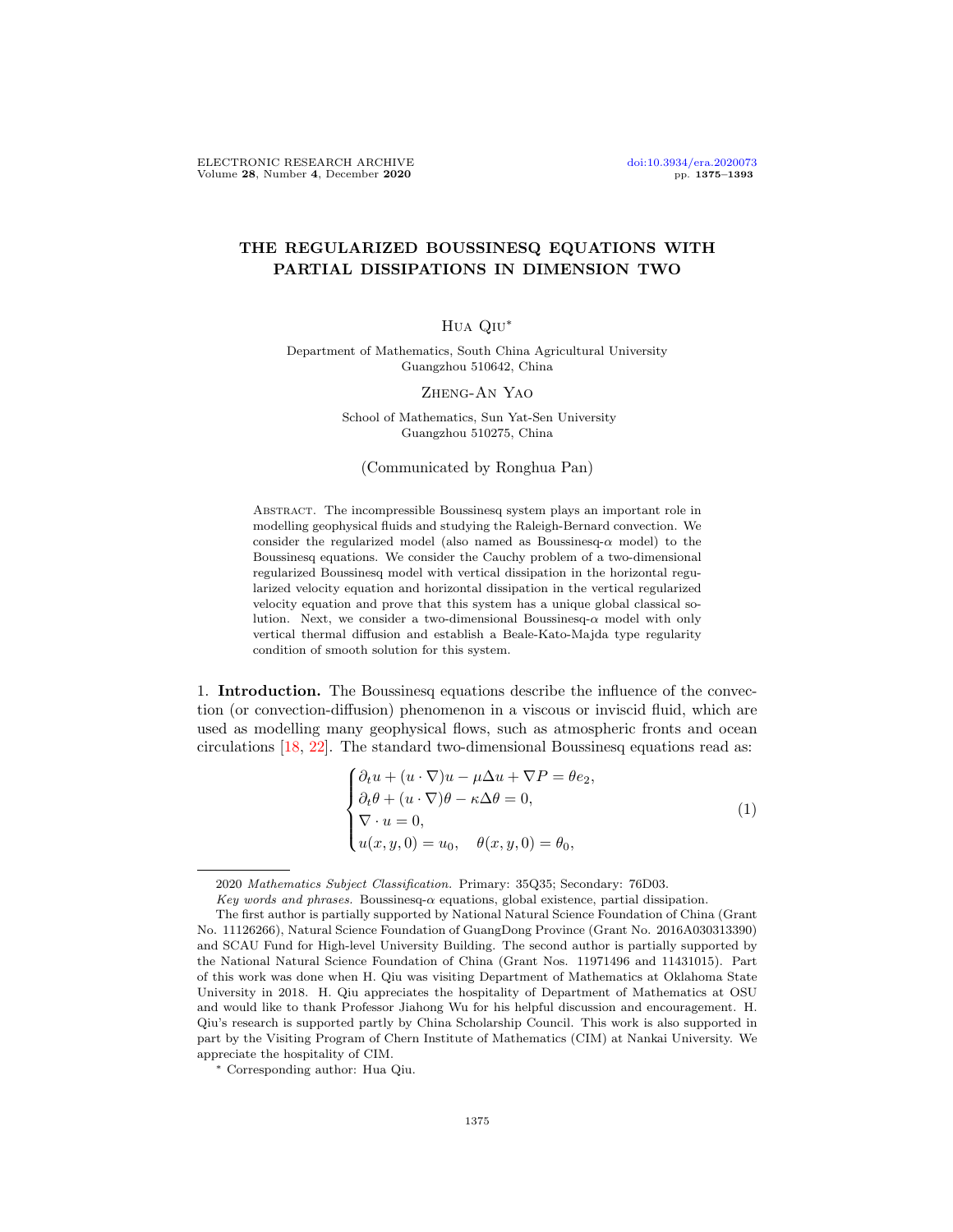where  $u = (u_1(x, y, t), u_2(x, y, t))$  denotes the fluid velocity vector field,  $P = P(x, y, t)$ t) is the scalar pressure,  $\theta = \theta(x, y, t)$  is the scalar temperature, the nonnegative  $\mu$ and  $\kappa$  denote respectively the viscosity and the thermal diffusivity,  $e_2 = (0, 1)$  is the unit vector, while  $u_0$  and  $\theta_0$  are the given initial velocity and initial temperature respectively, with  $\nabla \cdot u_0 = 0$ . In order to model anisotropic flows with different diffusion properties in the horizontal and vertical directions, the system [\(1\)](#page-0-0) can be generalized to the following form:

<span id="page-1-0"></span>
$$
\begin{cases}\n\partial_t u_1 + u_1 \partial_x u_1 + u_2 \partial_y u_1 + \partial_x P = \mu_1 \partial_{xx} u_1 + \mu_2 \partial_{yy} u_1, \\
\partial_t u_2 + u_1 \partial_x u_2 + u_2 \partial_y u_2 + \partial_y P = \nu_1 \partial_{xx} u_2 + \nu_2 \partial_{yy} u_2 + \theta, \\
\partial_t \theta + u_1 \partial_x \theta + u_2 \partial_y \theta = \kappa_1 \partial_{xx} \theta + \kappa_2 \partial_{yy} \theta, \\
\partial_x u_1 + \partial_y u_2 = 0,\n\end{cases} \tag{2}
$$

where  $u_1$  and  $u_2$  are the horizontal and vertical components of u. In fact, when  $\mu_1 = \mu_2 = \nu_1 = \nu_2$  and  $\kappa_1 = \kappa_2$ , the system [\(2\)](#page-1-0) reduces to the system [\(1\)](#page-0-0). When all six parameters are zero, the system [\(2\)](#page-1-0) reduces to the inviscid Boussinesq equations. Yet, whether or not the solution of the inviscid Boussinesq can develop finite time singularities remains open since the 2D inviscid Boussinesq equations are identical to the Euler equations for 3D axisymmetric swirling flows [\[19\]](#page-18-2). The global regularity has been obtained for the case that all four parameters are positive [\[5\]](#page-18-3). On the other hand, for the intermediate cases between two extreme cases (namely, the full dissipation case and the inviscid case), the Boussiesq equations [\(2\)](#page-1-0) with partial viscosities or partial diffusivity have been attracting much more attention in the recent few years and important progress has been made (see, for example [\[7,](#page-18-4) [8,](#page-18-5) [9,](#page-18-6) [13,](#page-18-7) [14,](#page-18-8) [15,](#page-18-9) [23\]](#page-18-10) and the references therein).

Most of the kinetic energy in turbulent fluid flows lies in the large scales, whereas the mathematical and computational difficulties lie in understanding the dynamical interaction between the significantly wide range of relevant scales in this multiscale phenomenon. To overcome this obstacle, much effort is being made to produce reliable turbulence models which parameterize the effect of the active small scales in terms of the large scales. Over the last years, the viscous Camassa-Holm equations have been proposed as a subgrid turbulence model (also known as the Lagrangianaveraged Navier-Stokes- $\alpha$  (LANS- $\alpha$ ) model). Motivated by the remarkable performance of LANS- $\alpha$  model as a closure model of turbulence in infinite channels and pipes, whose solutions give excellent agreement with empirical data for a wide range of large Reynolds numbers, the alpha subgrid scale models of turbulence have been extensively studied in recent years [\[11,](#page-18-11) [12,](#page-18-12) [21\]](#page-18-13).

An extension of the LANS- $\alpha$  model to the Boussinesq equations is given in [\[24\]](#page-18-14), which is named as the Lagrangian averaged Boussinesq equations:

<span id="page-1-1"></span>
$$
\begin{cases}\n\partial_t v + (u \cdot \nabla)v + \sum_{j=1}^n v_j \nabla u_j + \nabla P - \mu \Delta v = \theta e_n, \\
\partial_t \theta + (u \cdot \nabla)\theta - \kappa \Delta \theta = 0, \\
v = (1 - \alpha^2 \Delta)u, \\
\nabla \cdot v = \nabla \cdot u = 0, \\
(v(x, 0), u(x, 0), \theta(x, 0)) = (v_0, u_0, \theta_0), \quad x \in \mathbb{R}^n, n = 2, 3,\n\end{cases}
$$
\n(3)

where  $e_2 = (0,1)$  and  $e_3 = (0,0,1)$ ,  $\nabla \cdot v_0 = \nabla \cdot u_0 = 0$  and the constant  $\alpha > 0$ is a length scale parameter which represents the width of the filter. In [\[24\]](#page-18-14), the inviscid case (namely,  $\mu = \kappa = 0$ ) to the system [\(3\)](#page-1-1) is considered and the regularity criterion  $\nabla u \in L^1(0,T;\dot{B}_{\infty,\infty}^0(\mathbb{R}^n))$   $(n = 2,3)$  is obtained. As mentioned above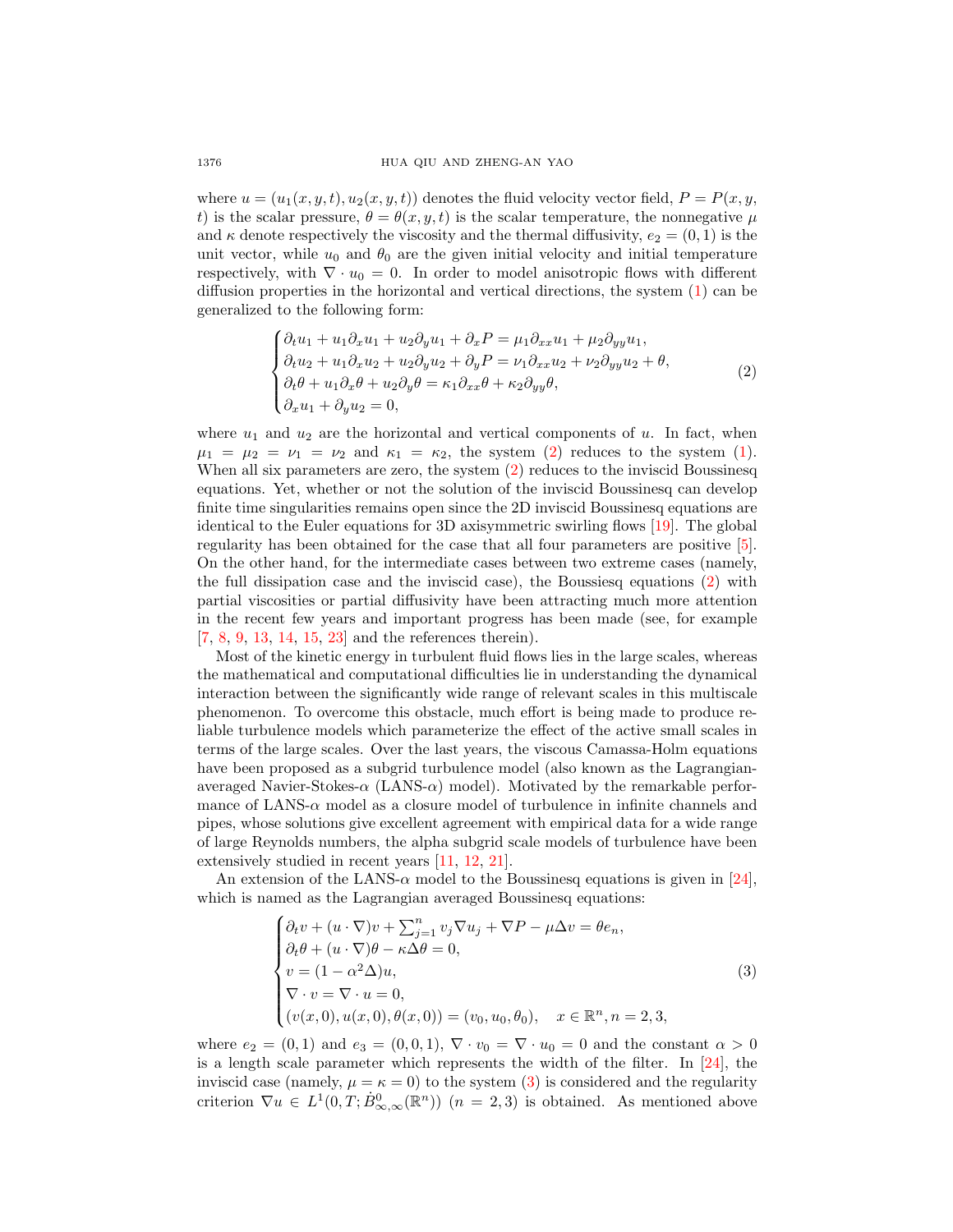that the system  $(2)$  is the generalized version of  $(1)$ , the 2D Lagrangian averaged Boussinesq equations in [\(3\)](#page-1-1) can be generalized to the following form, where we call it the anisotropic Lagrangian averaged Boussinesq equations (also named as Boussinesq- $\alpha$  equations):

<span id="page-2-0"></span>
$$
\begin{cases}\n\partial_t v_1 + (u \cdot \nabla) v_1 + \sum_{j=1}^2 v_j \partial_x u_j + \partial_x P = \mu_1 \partial_{xx} v_1 + \mu_2 \partial_{yy} v_1, \\
\partial_t v_2 + (u \cdot \nabla) v_2 + \sum_{j=1}^2 v_j \partial_y u_j + \partial_y P = \nu_1 \partial_{xx} v_2 + \nu_2 \partial_{yy} v_2 + \theta, \\
\partial_t \theta + (u \cdot \nabla) \theta = \kappa_1 \partial_{xx} \theta + \kappa_2 \partial_{yy} \theta, \\
v = (1 - \alpha^2 \Delta) u, \\
\nabla \cdot v = \nabla \cdot u = 0, \\
(v(x, y, 0), u(x, y, 0), \theta(x, y, 0)) = (v_0, u_0, \theta_0), \quad (x, y, t) \in \mathbb{R}^2 \times \mathbb{R}^+, \n\end{cases}
$$
\n(4)

where  $v = (v_1, v_2)$  and  $u = (u_1, u_2)$  with  $\nabla \cdot v_0 = \nabla \cdot u_0 = 0$ . When  $\mu_1 = \mu_2 = \nu_1 =$  $\nu_2, \kappa_1 = \kappa_2$  and  $\alpha \searrow 0^+,$  the system [\(4\)](#page-2-0) reduces to [\(1\)](#page-0-0) in dimension two.

In this paper, we consider the anisotropic Lagrangian averaged Boussinesq equations with partial dissipations. Firstly, we study the Cauchy problem of the Boussinesq- $\alpha$  model with vertical dissipation in the horizontal regularized velocity equation and horizontal dissipation in the vertical regularized velocity equation, namely

<span id="page-2-1"></span>
$$
\begin{cases}\n\partial_t v_1 + (u \cdot \nabla) v_1 + \sum_{j=1}^2 v_j \partial_x u_j + \partial_x P = \mu_2 \partial_{yy} v_1, \\
\partial_t v_2 + (u \cdot \nabla) v_2 + \sum_{j=1}^2 v_j \partial_y u_j + \partial_y P = \nu_1 \partial_{xx} v_2 + \theta, \\
\partial_t \theta + (u \cdot \nabla) \theta = 0, \\
v = (1 - \alpha^2 \Delta) u, \\
\partial_x v_1 + \partial_y v_2 = \partial_x u_1 + \partial_y u_2 = 0, \\
(u(x, y, 0), \theta(x, y, 0)) = (u_0, \theta_0), \quad (x, y, t) \in \mathbb{R}^2 \times \mathbb{R}^+. \n\end{cases}
$$
\n(5)

We obtain the global existence of smooth solution to the above system  $(5)$ , which is stated as follows.

<span id="page-2-2"></span>**Theorem 1.1.** Consider the 2D Boussinesq- $\alpha$  system [\(5\)](#page-2-1). Assume  $(v_0, \theta_0) \in$  $H^3(\mathbb{R}^2) \times H^3(\mathbb{R}^2)$  with  $\nabla \cdot v_0 = \nabla \cdot u_0 = 0$ . Then the system [\(5\)](#page-2-1) has a unique global classical solution  $(v, \theta)$  satisfying

$$
(v, \theta) \in L^{\infty}([0, T]; H^3(\mathbb{R}^2)) \times L^{\infty}([0, T]; H^3(\mathbb{R}^2)),
$$
  

$$
v \in L^2([0, T]; H^4(\mathbb{R}^2)),
$$

for any given  $T > 0$ .

**Remark 1.** As  $\alpha \searrow 0^+$ , the Lagrangian averaged Boussinesq equations [\(3\)](#page-1-1) (namely, the Boussinesq- $\alpha$ ) reduce to the standard Boussinesq equations [\(1\)](#page-0-0). And the anisotropic Lagrangian averaged Boussinesq equations [\(5\)](#page-2-1) reduce to the anisotropic Boussinesq equations [\(2\)](#page-1-0) with  $\mu_1 = \nu_2 = 0$ ,  $\mu_2 > 0$  and  $\nu_1 > 0$ , namely,

$$
\begin{cases} \partial_t u_1 + u_1 \partial_x u_1 + u_2 \partial_y u_1 + \partial_x P = \mu_2 \partial_{yy} u_1, \\ \partial_t u_2 + u_1 \partial_x u_2 + u_2 \partial_y u_2 + \partial_y P = \nu_1 \partial_{xx} u_2 + \theta, \\ \partial_t \theta + u_1 \partial_x \theta + u_2 \partial_y \theta = \kappa_1 \partial_{xx} \theta + \kappa_2 \partial_{yy} \theta, \\ \partial_x u_1 + \partial_y u_2 = 0, \end{cases}
$$

which is considered in [\[1\]](#page-18-15) and the global regularity of classical solution is established. From this standpoint, our result in Theorem [1.1](#page-2-2) can be viewed as an improvement for the regularization version of the Boussinesq equations to the anisotropic Boussinesq equations.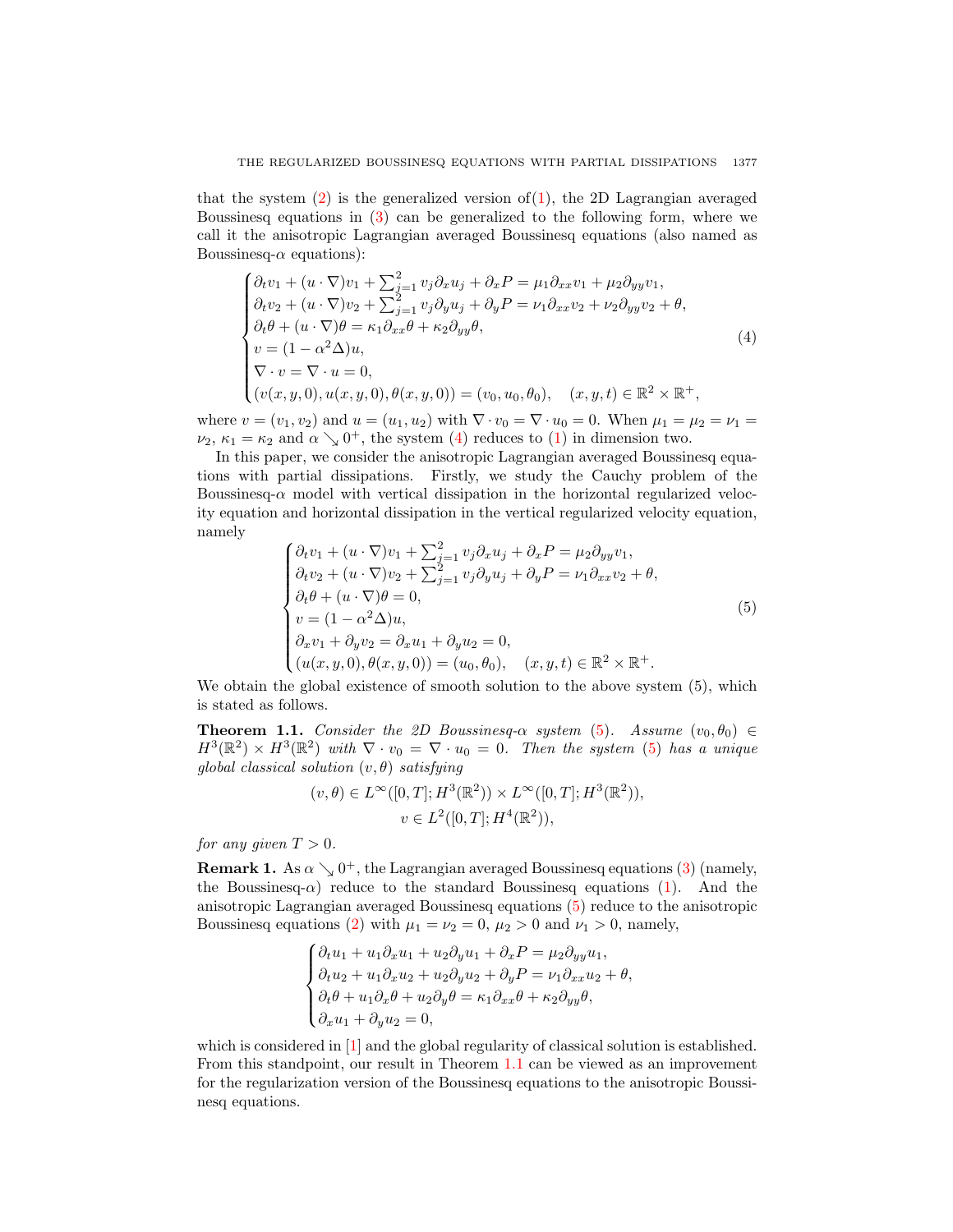Remark 2. For the proof of Theorem [1.1,](#page-2-2) we adapt the approach of "weakly nonlinear" energy estimate approach introduced by Lei and Zhou in [\[17\]](#page-18-16).

Next, let us revisit [\(3\)](#page-1-1). When  $\mu = \kappa = 0$ , Zhou-Fan [\[24\]](#page-18-14) proved the following regularity criterion of smooth solution to the inviscid Boussinesq- $\alpha$  system (3) with  $\mu = 0$  and  $\kappa = 0$ :

<span id="page-3-1"></span>
$$
\nabla \theta \in L^1(0, T; L^\infty(\mathbb{R}^2)).
$$
\n(6)

Now we consider the following 2D anisotropic Boussinesq- $\alpha$  equations with only one dissipation term  $\kappa_2 \partial_{uu} \theta$ :

<span id="page-3-0"></span>
$$
\begin{cases}\n\partial_t v_1 + (u \cdot \nabla) v_1 + \sum_{j=1}^2 v_j \partial_x u_j + \partial_x P = 0, \\
\partial_t v_2 + (u \cdot \nabla) v_2 + \sum_{j=1}^2 v_j \partial_y u_j + \partial_y P = \theta, \\
\partial_t \theta + (u \cdot \nabla) \theta = \kappa_2 \partial_{yy} \theta, \\
v = (1 - \alpha^2 \Delta) u, \\
\nabla \cdot v = \nabla \cdot u = 0, \\
(v(x, y, 0), u(x, y, 0), \theta(x, y, 0)) = (v_0, u_0, \theta_0), \quad (x, y, t) \in \mathbb{R}^2 \times \mathbb{R}^+. \n\end{cases} (7)
$$

We establish a Beale-Kata-Majda type regularity criterion to the system [\(7\)](#page-3-0). More precisely, our second main result in this paper is stated as follows:

<span id="page-3-3"></span>**Theorem 1.2.** Assume  $(v_0, \theta_0) \in H^3(\mathbb{R}^2) \times H^3(\mathbb{R}^2)$  with  $\nabla \cdot v_0 = \nabla \cdot u_0 = 0$  and let  $(v, \theta)$  be a smooth solution to the system [\(7\)](#page-3-0) on  $[0, T_0]$  for some positive time  $T_0 > 0$ . If, for  $T > T_0$ ,  $\theta$  satisfies

<span id="page-3-2"></span>
$$
M(T) \equiv \int_0^T \|\partial_x \theta(t)\|_{L^\infty} dt < \infty,\tag{8}
$$

then the solution can be extended to  $[0, T]$ .

**Remark 3.** Compared to  $(6)$ , our result in  $(8)$  is dependent of the derivative of x for  $\theta$ . The reason is that this comes from the contribution of  $\partial_{yy}\theta$ , which can help lead to the cancellation between the  $\partial_y$ -type terms.

**Remark 4.** As  $\alpha \searrow 0^+$ , the model [\(7\)](#page-3-0) reduces to the corresponding anisotropic Boussinesq system, which was introduced in [\[1\]](#page-18-15). Theorem [1.2](#page-3-3) can be seen as a generalization of their work.

2. Preliminaries. In this section, we provide some notation and basic facts used in the proof.

Notation. Throughout the paper, C stands for some real positive constants which may be different in each occurrence and independent of the initial data unless we give some special explanation. For sake of simplicity, we denote  $\int_{\mathbb{R}^2} dx dy$  by  $\int_{\mathbb{R}^2} dx$ for  $(x, y) \in \mathbb{R}^2$  and write  $\sum_j$  for  $\sum_{j=1}^2$ .

Now, we start with the well-known Gagliardo-Nirenberg inequality.

<span id="page-3-4"></span>**Lemma 2.1.** Suppose that  $f \in L^q(\mathbb{R}^n) \cap W^{m,r}(\mathbb{R}^n), 1 \leq q, r \leq \infty$ . Then for  $0 \leq j \leq m, \frac{j}{m} \leq \theta \leq 1, 1 \leq p \leq \infty$  and

$$
\frac{1}{p} = \frac{j}{n} + \theta(\frac{1}{r} - \frac{m}{n}) + (1 - \theta)\frac{1}{q},
$$

there exists a constant C such that

$$
\|\nabla^j f\|_{L^p} \le C \|f\|_{L^q}^{1-\theta} \|\nabla^m f\|_{L^r}^{\theta}.
$$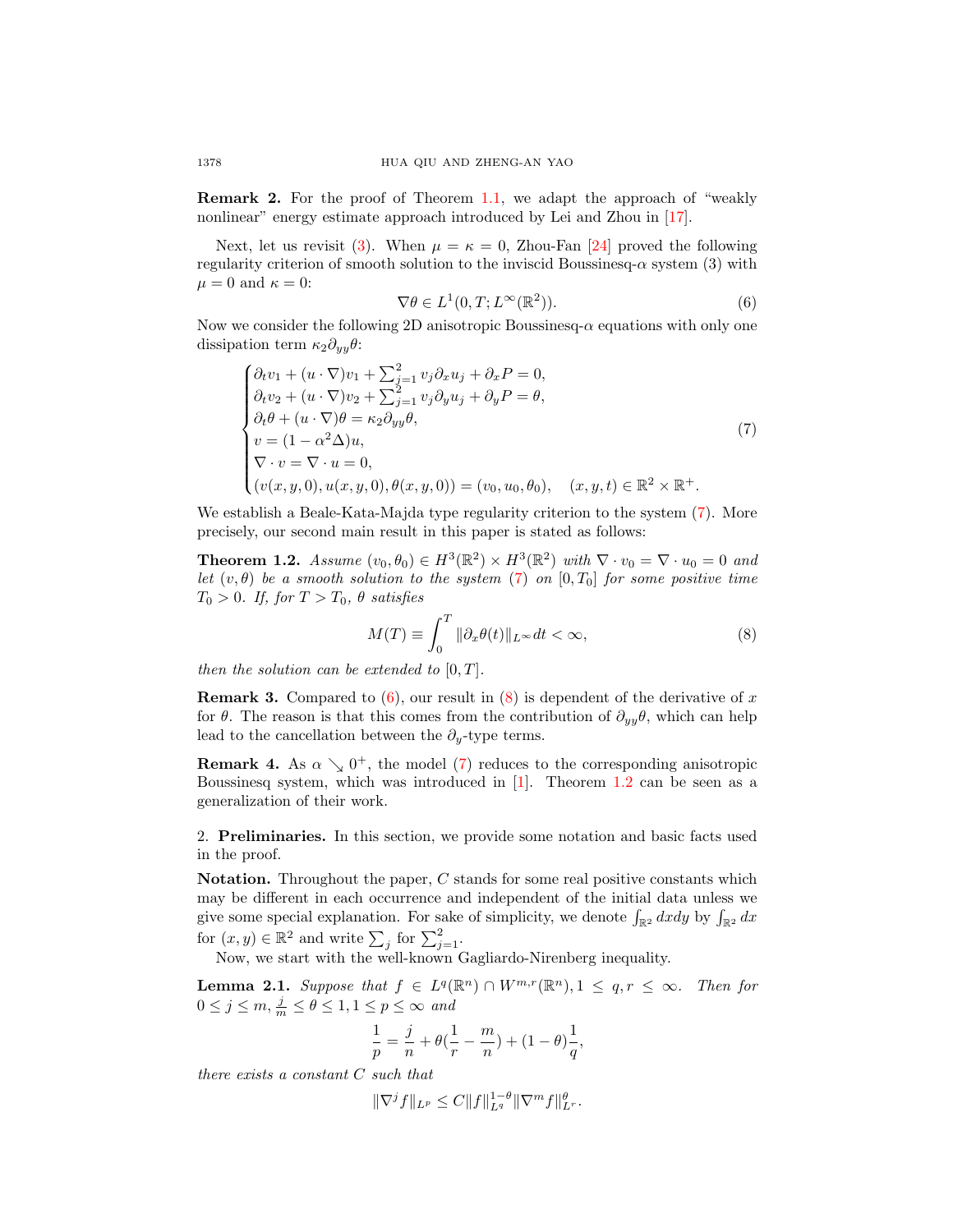Let us introduce the well-known commutator estimates proved by Kato-Ponce [\[16\]](#page-18-17).

<span id="page-4-1"></span>**Lemma 2.2.** Let  $s > 0, 1 < p < \infty$ , and suppose that  $f, g \in \mathcal{S}(\mathbb{R}^n)$ . Then we have

$$
\|\Lambda^s(fg)-f\Lambda^s g\|_{L^p}\leq C(\|\nabla f\|_{L^{p_1}}\|\Lambda^{s-1}g\|_{L^{q_1}}+\|\Lambda^s f\|_{L^{p_2}}\|g\|_{L^{q_2}}),
$$

$$
\|\Lambda^s(fg)\|_{L^p}\leq C(\|\Lambda^s f\|_{L^{p_1}}\|g\|_{L^{q_1}}+\|f\|_{L^{p_2}}\|\Lambda^s g\|_{L^{q_2}}),
$$

where  $\frac{1}{p} = \frac{1}{p_1} + \frac{1}{q_1} = \frac{1}{p_2} + \frac{1}{q_2}, \Lambda = (-\Delta)^{\frac{1}{2}}$ ,  $\mathcal{S}(\mathbb{R}^n)$  denotes the Schwarz class of rapidly decreasing functions.

We recall the well-known Calderon-Zygmund operators, which will be used to get the control between the gradient of velocity and the vorticity (see [\[10\]](#page-18-18)).

<span id="page-4-0"></span>**Lemma 2.3.** (Biot-Savart law). There exists a universally positive constant  $C$  such that for every  $1 < p < \infty$ , holding

$$
\|\nabla u\|_{L^p}\leq C\frac{p^2}{p-1}\|\nabla\times u\|_{L^p}.
$$

Next, let us recall the following logarithmic Sobolev inequality (see [\[3,](#page-18-19) [4\]](#page-18-20)).

<span id="page-4-2"></span>**Lemma 2.4.** Let  $n \geq 2$  and  $s > 1 + \frac{n}{p}$ . The following logarithmic Sobolev embedding theorem holds for all divergence free vector fields f with  $f \in L^2(\mathbb{R}^n) \cap \dot{W}^{s,p}(\mathbb{R}^n)$ :

$$
\|\nabla f\|_{L^{\infty}(\mathbb{R}^n)} \leq C \left( 1 + \|f\|_{L^2(\mathbb{R}^n)} + \|\Delta f\|_{L^2(\mathbb{R}^n)} \log(1 + \|f\|_{\dot{W}^{s,p}(\mathbb{R}^n)}) \right).
$$

We also need the following well-known Osgood lemma [\[2\]](#page-18-21), which will be a crucial ingredient to establish the global in time a priori estimates in the proof of Theorem [1.1.](#page-2-2)

<span id="page-4-3"></span>**Lemma 2.5.** Let  $\phi$  be a measurable, positive function,  $\gamma$  a positive locally integrable function, and  $\mu$  a continuous and nondecreasing function. Assume that, for some nonnegative real number c, the function  $\phi$  satisfies

$$
\phi(t) \le c + \int_{t_0}^t \gamma(s) \mu(\phi(s)) ds.
$$

If  $c$  is positive, then we have

$$
-\mathcal{M}(\phi(t)) + \mathcal{M}(c) \le \int_{t_0}^t \gamma(s)ds \text{ with } \mathcal{M}(s) = \int_s^1 \frac{dr}{\mu(r)}.
$$

If c is zero and  $\mu(s)$  satisfies  $\int_0^1 \frac{dr}{\mu(r)} = +\infty$ , then  $\phi = 0$ .

The following lemma, which has been firstly introduced in [\[6\]](#page-18-22) to deal with the 2D MHD equations with partial viscosity, will play an important role in the proof of our second main result.

<span id="page-4-4"></span>**Lemma 2.6.** Assume that  $f, g, \partial_y g, h$  and  $\partial_x h$  are all in  $L^2(\mathbb{R}^2)$ . Then,

$$
\int_{\mathbb{R}^2} |fgh|dx \leq C ||f||_2 ||g||_2^{\frac{1}{2}} ||\partial_y g||_2^{\frac{1}{2}} ||h||_2^{\frac{1}{2}} ||\partial_x h||_2^{\frac{1}{2}}.
$$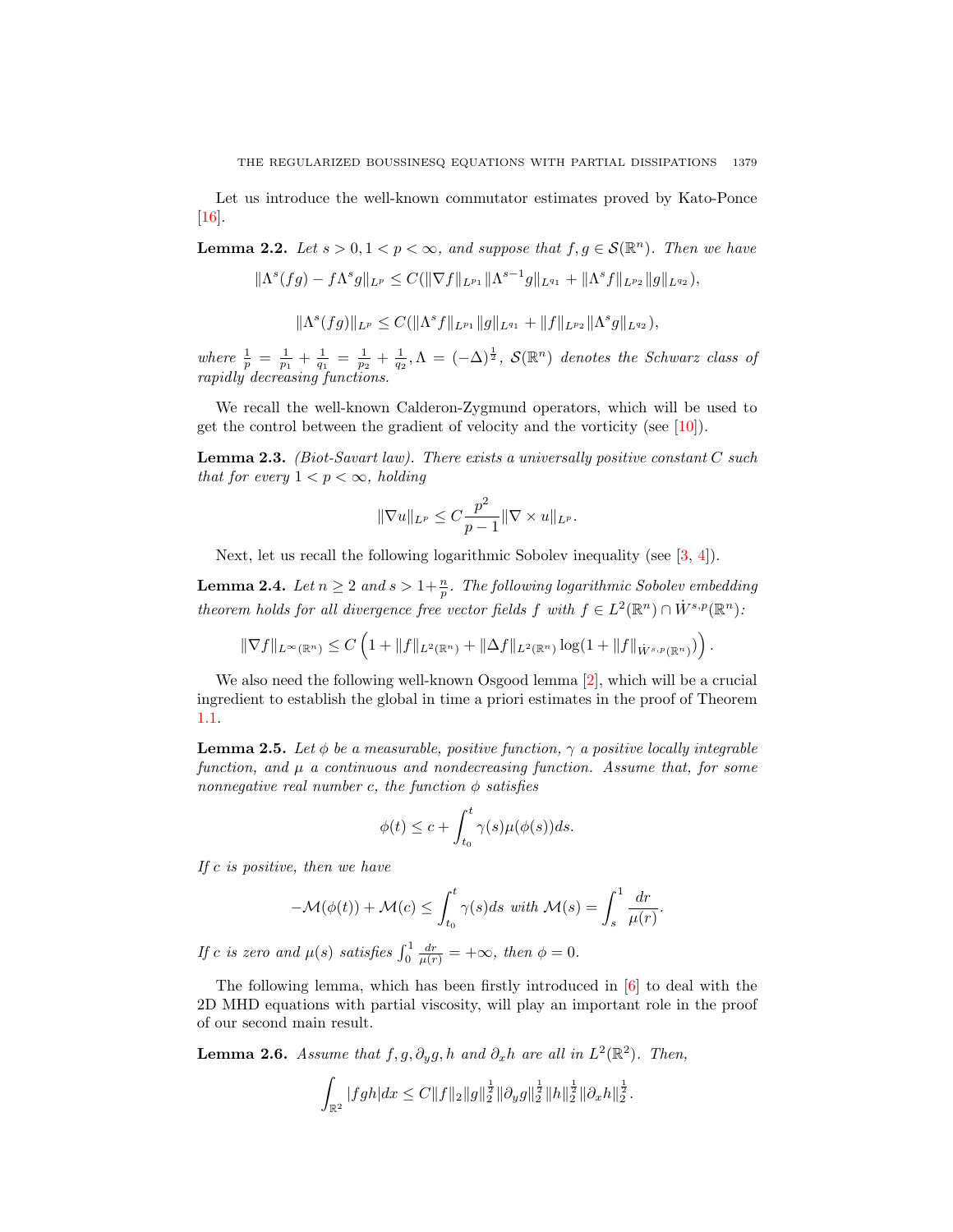## 3. Proof of Theorem 1.1.

Proof. This section is devoted to the proof of Theorem [1.1.](#page-2-2) For simplicity, without loss of generality, we assume  $\mu_2 = \nu_1 = 1$  in what follows.

Firstly, for the third equation of [\(5\)](#page-2-1), according to the divergence free condition  $\nabla \cdot u = 0$ , we obtain immediately

<span id="page-5-0"></span>
$$
\|\theta(t)\|_{L^p} \le \|\theta_0\|_{L^p}, \quad \forall p \in [1, \infty], \tag{9}
$$

for any  $t \in [0, \infty]$ .

Multiplying both sides of the first and second equations of  $(5)$  by  $u_1$  and  $u_2$ respectively, it is easy to get

$$
\frac{1}{2}\frac{d}{dt}(\|u(t)\|_{L^2}^2 + \alpha^2 \|\nabla u(t)\|_{L^2}^2) + \|\partial_y u_1\|_{L^2}^2 + \|\partial_x u_2\|_{L^2}^2 \n+ \alpha^2 \|\nabla \partial_y u_1\|_{L^2}^2 + \alpha^2 \|\nabla \partial_x u_2\|_{L^2}^2 \le \|\theta\|_{L^2} \|u_2\|_{L^2},
$$
\n(10)

<span id="page-5-1"></span>where we used the fact:

$$
\int_{\mathbb{R}^2} (u \cdot \nabla)u \cdot u dx = 0,
$$
  

$$
\int_{\mathbb{R}^2} (u \cdot \nabla) v \cdot u dx + \sum_j \int_{\mathbb{R}^2} v_j \nabla u_j \cdot u dx = 0,
$$

by the incompressible condition  $\nabla \cdot u = 0$ .

Integrating in time and using [\(9\)](#page-5-0), then for any  $T > 0$  and  $t \leq T$ , one have from  $(10)$  that

$$
||u(t)||_{L^{2}}^{2} + \alpha^{2} ||\nabla u(t)||_{L^{2}}^{2} + \int_{0}^{t} (||\partial_{y} u_{1}(\tau)||_{L^{2}}^{2} + ||\partial_{x} u_{2}(\tau)||_{L^{2}}^{2} + \alpha^{2} ||\nabla \partial_{y} u_{1}(\tau)||_{L^{2}}^{2} + \alpha^{2} ||\nabla \partial_{x} u_{2}(\tau)||_{L^{2}}^{2}) d\tau \leq C,
$$
\n(11)

where  $C = C(T, u_0, \theta_0, \alpha)$ .

So we obtain

<span id="page-5-5"></span>
$$
\int_0^T \int_{\mathbb{R}^2} |v|^2 dx dt \le C. \tag{12}
$$

The first and second equations of [\(5\)](#page-2-1) can be rewritten as:

<span id="page-5-2"></span>
$$
\partial_t v + (u \cdot \nabla)v + \sum_j v_j \nabla u_j - \begin{pmatrix} \partial_{yy} v_1 \\ \partial_{xx} v_2 \end{pmatrix} + \nabla P = \begin{pmatrix} 0 \\ \theta \end{pmatrix}.
$$
 (13)

Applying the operator  $curl = \nabla \times$  to the first equation of [\(13\)](#page-5-2), and using the fact

$$
\operatorname{curl}(u \cdot \nabla)v + \operatorname{curl}(\sum_{j} v_j \nabla u_j) = (u \cdot \nabla)\operatorname{curl}v,
$$

then we have

<span id="page-5-3"></span>
$$
\partial_t \text{curl}v + (u \cdot \nabla) \text{curl}v - (\partial_{xxx}v_2 - \partial_{yyy}v_1) = \partial_x \theta.
$$
 (14)

<span id="page-5-4"></span>Testing [\(14\)](#page-5-3) by curl and using the incompressible condition  $\nabla \cdot u = 0$ , then we get

$$
\frac{1}{2}\frac{d}{dt}\|\text{curl}v(t)\|_{L^2}^2 = \int_{\mathbb{R}^2} (\partial_{xxx}v_2 - \partial_{yyy}v_1) \cdot \text{curl}v dx + \int_{\mathbb{R}^2} \partial_x \theta \text{curl}v dx
$$
\n
$$
= I_1 + I_2.
$$
\n(15)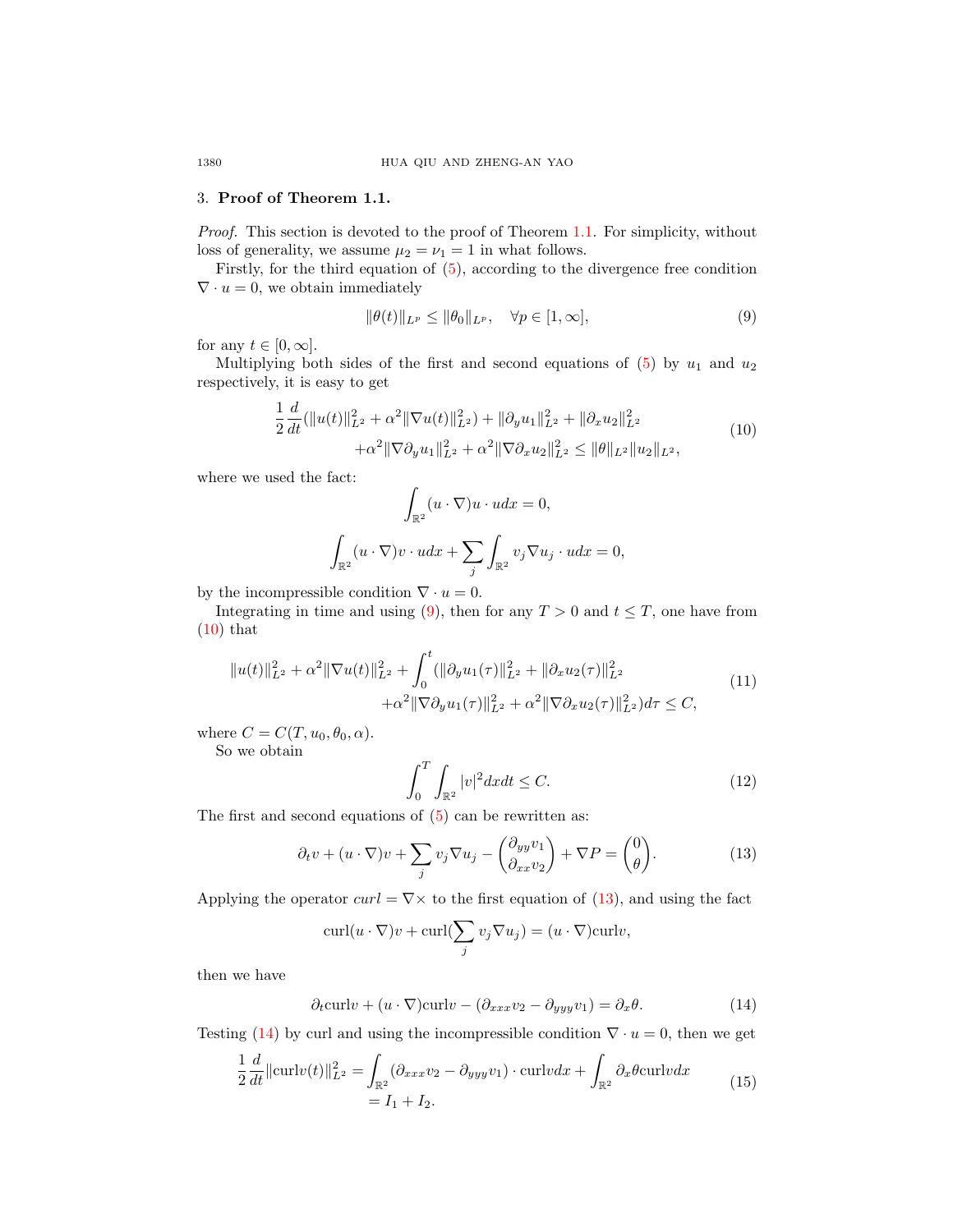For the first term  $I_1$  in [\(15\)](#page-5-4), integrating by parts and using  $-\Delta v = \text{curlcurl}v$  and  $\partial_x v_1 + \partial_y v_2 = 0,$ 

$$
I_{1} = \int_{\mathbb{R}^{2}} \text{curl} \left( \frac{\partial_{yy} v_{1}}{\partial_{xx} v_{2}} \right) \cdot \text{curl} v dx
$$
  
\n
$$
= \int_{\mathbb{R}^{2}} \left( \frac{\partial_{yy} v_{1}}{\partial_{xx} v_{2}} \right) \cdot \text{curl} v dx
$$
  
\n
$$
= - \int_{\mathbb{R}^{2}} \left( \frac{\partial_{yy} v_{1}}{\partial_{xx} v_{2}} \right) \cdot \Delta v dx
$$
  
\n
$$
= - \int_{\mathbb{R}^{2}} \partial_{yy} v_{1} \Delta v_{1} dx - \int_{\mathbb{R}^{2}} \partial_{xx} v_{2} \Delta v_{2} dx
$$
  
\n
$$
= - \int_{\mathbb{R}^{2}} \partial_{yy} v_{1} \partial_{xx} v_{1} dx - \int_{\mathbb{R}^{2}} \partial_{yy} v_{1} \partial_{yy} v_{1} dx - \int_{\mathbb{R}^{2}} \partial_{xx} v_{2} \partial_{xx} v_{2} dx
$$
  
\n
$$
- \int_{\mathbb{R}^{2}} \partial_{xx} v_{2} \partial_{yy} v_{2} dx
$$
  
\n
$$
= - \int_{\mathbb{R}^{2}} (\partial_{xy} v_{1})^{2} dx - \int_{\mathbb{R}^{2}} (\partial_{yy} v_{1})^{2} dx - \int_{\mathbb{R}^{2}} (\partial_{xx} v_{2})^{2} dx - \int_{\mathbb{R}^{2}} (\partial_{xy} v_{2})^{2} dx
$$
  
\n
$$
= - \int_{\mathbb{R}^{2}} (\partial_{yy} v_{2})^{2} dx - \int_{\mathbb{R}^{2}} (\partial_{yy} v_{1})^{2} dx - \int_{\mathbb{R}^{2}} (\partial_{xx} v_{2})^{2} dx - \int_{\mathbb{R}^{2}} (\partial_{xx} v_{1})^{2} dx,
$$

which implies that

$$
-I_1 = \int_{\mathbb{R}^2} (\partial_{yy} v_2)^2 dx + \int_{\mathbb{R}^2} (\partial_{yy} v_1)^2 dx + \int_{\mathbb{R}^2} (\partial_{xx} v_2)^2 dx + \int_{\mathbb{R}^2} (\partial_{xx} v_1)^2 dx
$$
  
\n
$$
\geq \frac{1}{2} \int_{\mathbb{R}^2} (\partial_{xx} v_1 + \partial_{yy} v_1)^2 dx + \frac{1}{2} \int_{\mathbb{R}^2} (\partial_{xx} v_2 + \partial_{yy} v_2)^2 dx
$$
  
\n
$$
= \frac{1}{2} ||\Delta v||_{L^2}^2.
$$

For the second term  $I_2$ , similarly,

$$
I_2 = \int_{\mathbb{R}^2} \operatorname{curl} \begin{pmatrix} 0 \\ \theta \end{pmatrix} \cdot \operatorname{curl} v dx = \int_{\mathbb{R}^2} \begin{pmatrix} 0 \\ \theta \end{pmatrix} \cdot \operatorname{curl} v dx
$$
  
\n
$$
\leq ||\theta||_{L^2} ||curl \operatorname{curl} v||_{L^2}
$$
  
\n
$$
\leq \frac{1}{4} ||\Delta v||_{L^2}^2 + C ||\theta||_{L^2}^2.
$$

Inserting the above estimates for  $I_1$  and  $I_2$  into [\(15\)](#page-5-4), one has

<span id="page-6-0"></span>
$$
\frac{d}{dt} \|\text{curl}v(t)\|_{L^2}^2 + \|\Delta v\|_{L^2}^2 \le C \|\theta_0\|_{L^2}^2.
$$
\n(16)

Integrating in time, then it follows from  $(16)$  that

$$
\|\operatorname{curl}v(T)\|_{L^2}^2 + \int_0^T \|\Delta v(t)\|_{L^2}^2 dt \le C.
$$

Hence, according to Lemma [2.3,](#page-4-0) at last we have

$$
||v||_{L^{\infty}([0,T];H^1)} + ||v||_{L^2([0,T];H^2)} \leq C,
$$
\n(17)

<span id="page-6-1"></span>
$$
||u||_{L^{\infty}([0,T];H^3)} + ||u||_{L^2([0,T];H^4)} \leq C.
$$
\n(18)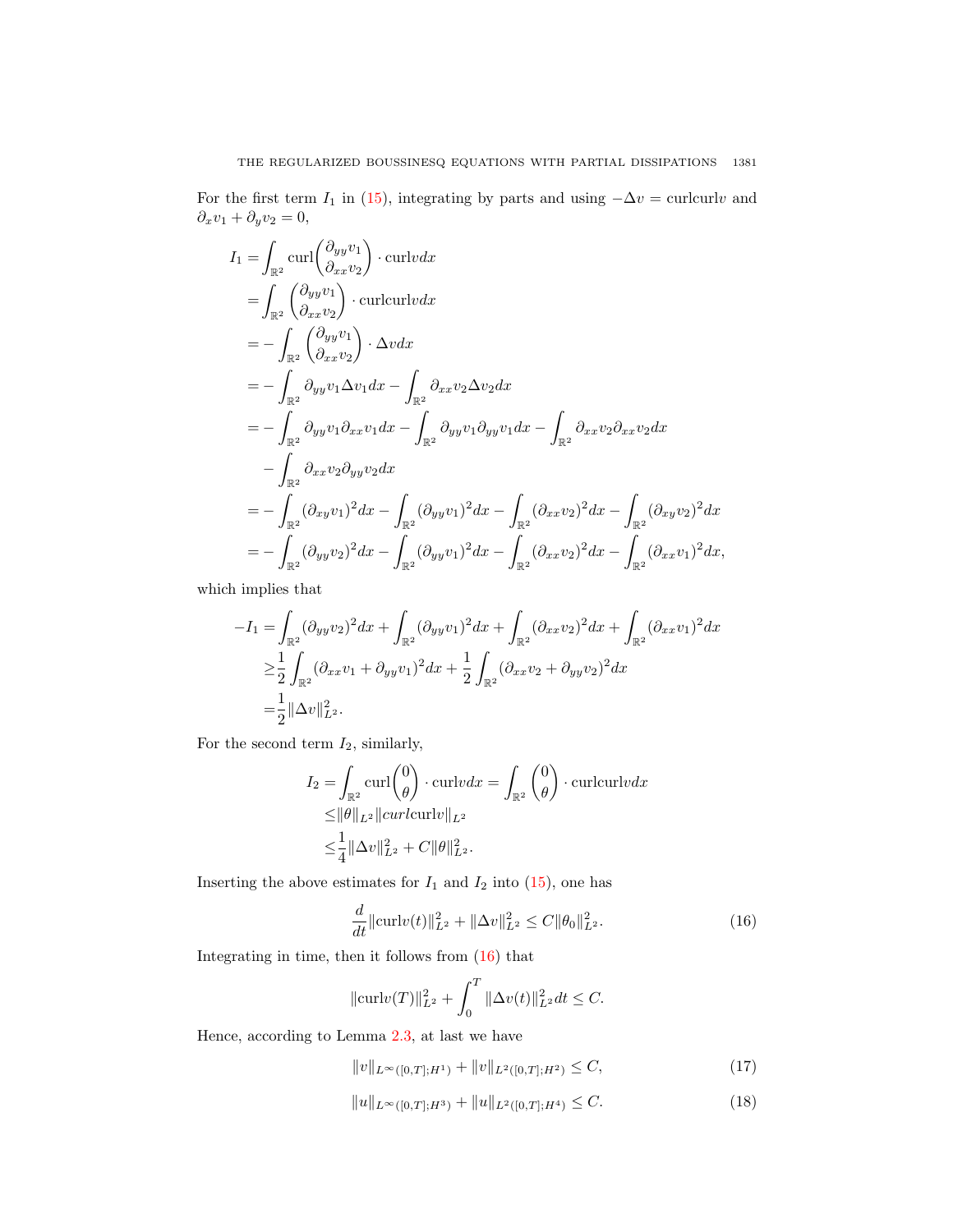Here, we should point out that we can't obtain a global bound for the  $H^1$ −norm of  $\theta$  at this stage. In fact, using the Hölder inequality, the incompressible condition  $\nabla \cdot u = 0$ , Lemma [2.2](#page-4-1) and [\(18\)](#page-6-1), we have

$$
\frac{1}{2} \frac{d}{dt} \|\nabla \theta(t)\|_{L^2}^2 = -\int_{\mathbb{R}^2} \nabla[(u \cdot \nabla)\theta] \cdot \nabla \theta dx \n= \int_{\mathbb{R}^2} ((u \cdot \nabla) \cdot \nabla \theta - \nabla[(u \cdot \nabla)\theta]) \cdot \nabla \theta \n\leq \|\nabla[(u \cdot \nabla)\theta] - (u \cdot \nabla) \cdot \nabla \theta\|_{L^2} \|\nabla \theta\|_{L^2} \n\leq C \|\nabla u\|_{L^\infty} \|\nabla \theta\|_{L^2}^2 \n\leq C \|\nabla u\|_{L^2} \|\nabla^3 u\|_{L^2}^{\frac{1}{2}} \cdot \|\nabla \theta\|_{L^2}^2 \n\leq C \|\nabla \theta\|_{L^2}^2.
$$
\n(19)

<span id="page-7-0"></span>Here we used the following Gagliardo-Nirenberg inequality in Lemma [2.1](#page-3-4)

<span id="page-7-2"></span>
$$
||u||_{L^{\infty}} \leq C||u||_{L^{2}}^{\frac{1}{2}}||\nabla^{2}u||_{L^{2}}^{\frac{1}{2}}
$$
\n(20)

in the third inequality of  $(19)$ . Then we get

$$
\|\nabla \theta(t)\|_{L^2} \le e^{Ct} \|\nabla \theta_0\|_{L^2} = C(t, \theta_0).
$$

Now, we apply "weakly nonlinear" energy estimate approach introduced firstly by Lei and Zhou [\[17\]](#page-18-16) to obtain the higher global regularity. For any  $T > 0$ , we assume that the solution  $(v(t), \theta(t))$  is regular for  $t < T$  and show that it remains regular at  $t = T$ . More precisely, we define

$$
\Phi(t) = \sup_{0 \le \tau \le t} (\|\nabla^3 v(\tau)\|_{L^2}^2 + \|\nabla^3 \theta(\tau)\|_{L^2}^2) < \infty,
$$

and assume that  $\Phi(t) < \infty$  for  $t < T$  and show that

<span id="page-7-3"></span>
$$
\Phi(t) < \infty. \tag{21}
$$

It follows from the equation of  $\nabla \theta$  that, for any  $0 \leq s < t$ ,

$$
\|\nabla\theta(t)\|_{L^{\infty}} \le C\|\nabla\theta(s)\|_{L^{\infty}} \exp\left(\int_{s}^{t} \|\nabla u(\tau)\|_{L^{\infty}} d\tau\right). \tag{22}
$$

Then, choose  $T_0$  close enough to  $T$   $(T_0 < T)$  and let  $T_0 < t < T$ , we have from Lemma  $2.4$  and  $(12)$  that

<span id="page-7-1"></span>
$$
\|\nabla\theta(t)\|_{L^{\infty}} \leq C\|\nabla\theta(T_0)\|_{L^{\infty}} \exp\left(C\int_{T_0}^t (1 + \|u\|_{L^2} + \|\Delta u\|_{L^2} \log(1 + \|\nabla^3 u\|_{L^2}))\right)
$$
  
\n
$$
\leq C\|\nabla\theta(T_0)\|_{L^{\infty}} \exp\left(C\int_{T_0}^t \|\Delta u(\tau)\|_{L^2} \log(1 + \|\nabla^3 v(\tau)\|_{L^2})d\tau\right)
$$
  
\n
$$
\leq C\|\nabla\theta(T_0)\|_{L^{\infty}} \exp\left(C\int_{T_0}^t \|\Delta u(\tau)\|_{L^2} \log(1 + \Phi(t))d\tau\right)
$$
  
\n
$$
\leq C\|\nabla\theta(T_0)\|_{L^{\infty}} \exp\left(C\int_{T_0}^t \|\Delta u(\tau)\|_{L^2} d\tau \log(1 + \Phi(t))\right).
$$
\n(23)

According to  $(18)$ , we know that

$$
\int_0^T \|\Delta u(t)\|_{L^2}^2 dt < \infty,
$$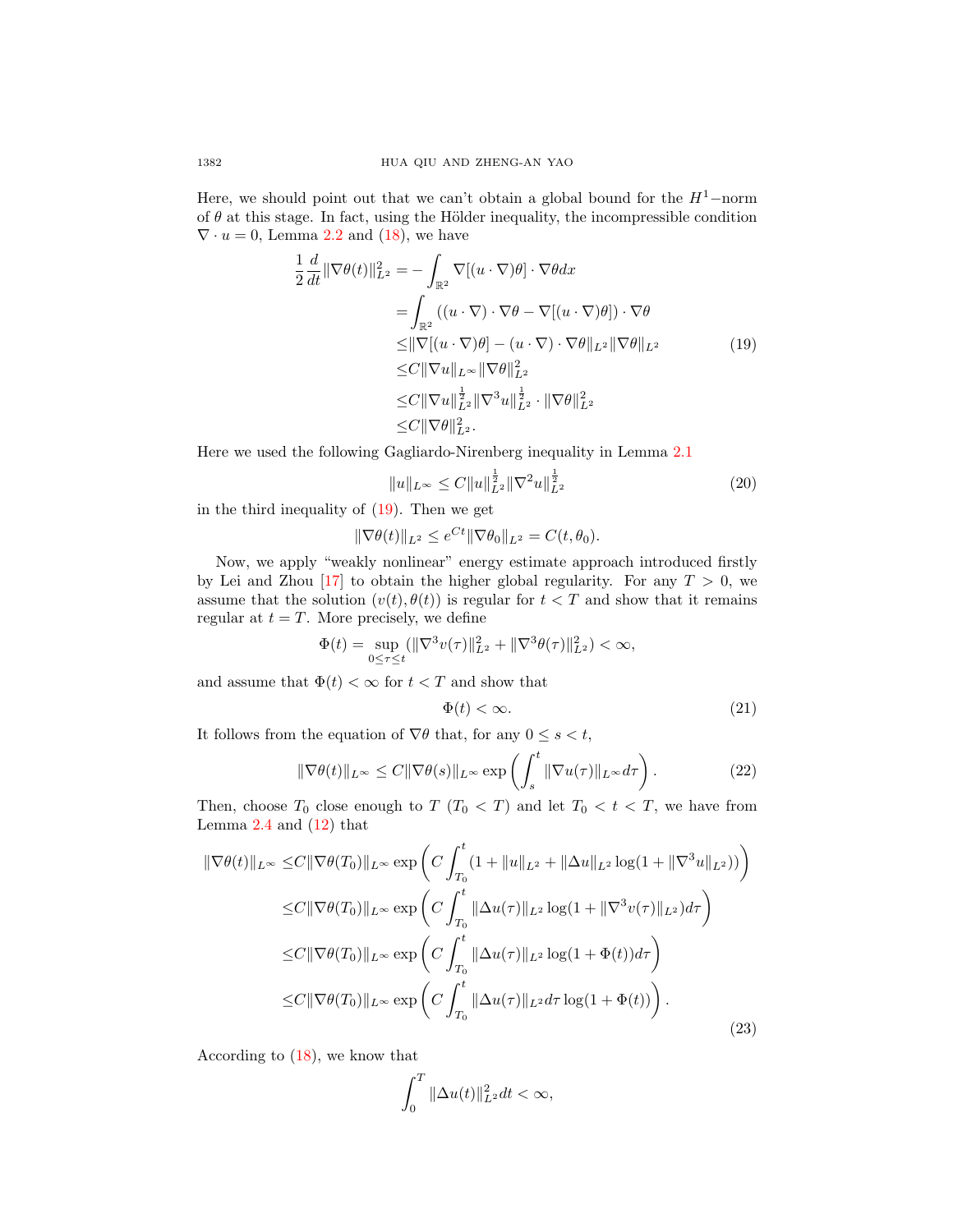then we can choose  $T_0$  close enough to T such that, for small  $\varepsilon > 0$ ,

$$
\int_{T_0}^t \|\Delta u(t)\|_{L^2}^2 dt < \varepsilon.
$$

It then follows from [\(23\)](#page-7-1) that, for  $T_0 \leq t < T$ ,

$$
\|\nabla \theta(t)\|_{L^{\infty}} \le C(1+\Phi(t))^{\varepsilon}.
$$
\n(24)

Now applying the operator  $\Delta$  on both sides of [\(14\)](#page-5-3), multiplying the resulting equation by  $\Delta$ curlv and integrating over  $\mathbb{R}^2$ , we have

<span id="page-8-0"></span>
$$
\frac{1}{2} \frac{d}{dt} \|\Delta \operatorname{curl} v(t)\|_{L^2} = \int_{\mathbb{R}^2} \Delta (\partial_{xxx} v_2 - \partial_{yyy} v_1) \cdot \Delta \operatorname{curl} v dx \n- \int_{\mathbb{R}^2} \Delta [(u \cdot \nabla) \operatorname{curl} v] \cdot \Delta \operatorname{curl} v dx + \int_{\mathbb{R}^2} \Delta \partial_x \cdot \Delta \operatorname{curl} v dx \qquad (25)
$$
\n
$$
= II_1 + II_2 + II_3.
$$

For the first term  $II_1$  in [\(25\)](#page-8-0), integrating by parts and using  $-\Delta v = \text{curlcurl}v$ , one has

$$
II_1 = \int_{\mathbb{R}^2} \Delta(\partial_{xxx} v_2 - \partial_{yyy} v_1) \cdot \Delta \text{curl} v dx
$$
  
\n
$$
= \int_{\mathbb{R}^2} \text{curl}\Delta \left(\frac{\partial_{yy} v_1}{\partial_{xx} v_2}\right) \cdot \Delta \text{curl} v dx
$$
  
\n
$$
= \int_{\mathbb{R}^2} \Delta \left(\frac{\partial_{yy} v_1}{\partial_{xx} v_2}\right) \cdot \Delta \text{curl} \text{curl} v dx
$$
  
\n
$$
= -\int_{\mathbb{R}^2} \Delta \left(\frac{\partial_{yy} v_1}{\partial_{xx} v_2}\right) \cdot \Delta^2 v dx
$$
  
\n
$$
= -\int_{\mathbb{R}^2} \Delta \partial_{yy} v_1 \Delta^2 v_1 dx - \int_{\mathbb{R}^2} \Delta \partial_{xx} v_2 \Delta^2 v_2 dx
$$
  
\n
$$
= II_{11} + II_{12}.
$$
 (26)

<span id="page-8-2"></span><span id="page-8-1"></span>Integrating by parts and using the condition  $\partial_x v_1 + \partial_y v_2 = 0$ , we have

$$
II_{11} = -\int_{\mathbb{R}^2} \partial_{yy} \Delta v_1 (\partial_{xx} \Delta v_1 + \partial_{yy} \Delta v_1) dx
$$
  
\n
$$
= -\int_{\mathbb{R}^2} (\partial_{yy} \Delta v_1)^2 dx - \int_{\mathbb{R}^2} \partial_{xx} \Delta v_1 \partial_{yy} \Delta v_1 dx
$$
  
\n
$$
= -\int_{\mathbb{R}^2} (\partial_{yy} \Delta v_1)^2 dx - \int_{\mathbb{R}^2} \partial_{xy} \Delta v_1 \partial_{xy} \Delta v_1 dx
$$
  
\n
$$
= -\int_{\mathbb{R}^2} (\partial_{yy} \Delta v_1)^2 dx - \int_{\mathbb{R}^2} \partial_{yy} \Delta v_2 \partial_{yy} \Delta v_2 dx
$$
  
\n
$$
= -\int_{\mathbb{R}^2} (\partial_{yy} \Delta v_1)^2 dx - \int_{\mathbb{R}^2} (\partial_{yy} \Delta v_2)^2 dx
$$
  
\n(27)

$$
II_{12} = -\int_{\mathbb{R}^2} \partial_{xx} \Delta v_2 (\partial_{xx} \Delta v_2 + \partial_{yy} \Delta v_2) dx
$$
  
= 
$$
- \int_{\mathbb{R}^2} (\partial_{xx} \Delta v_2)^2 dx - \int_{\mathbb{R}^2} \partial_{xx} \Delta v_2 \partial_{yy} \Delta v_2 dx
$$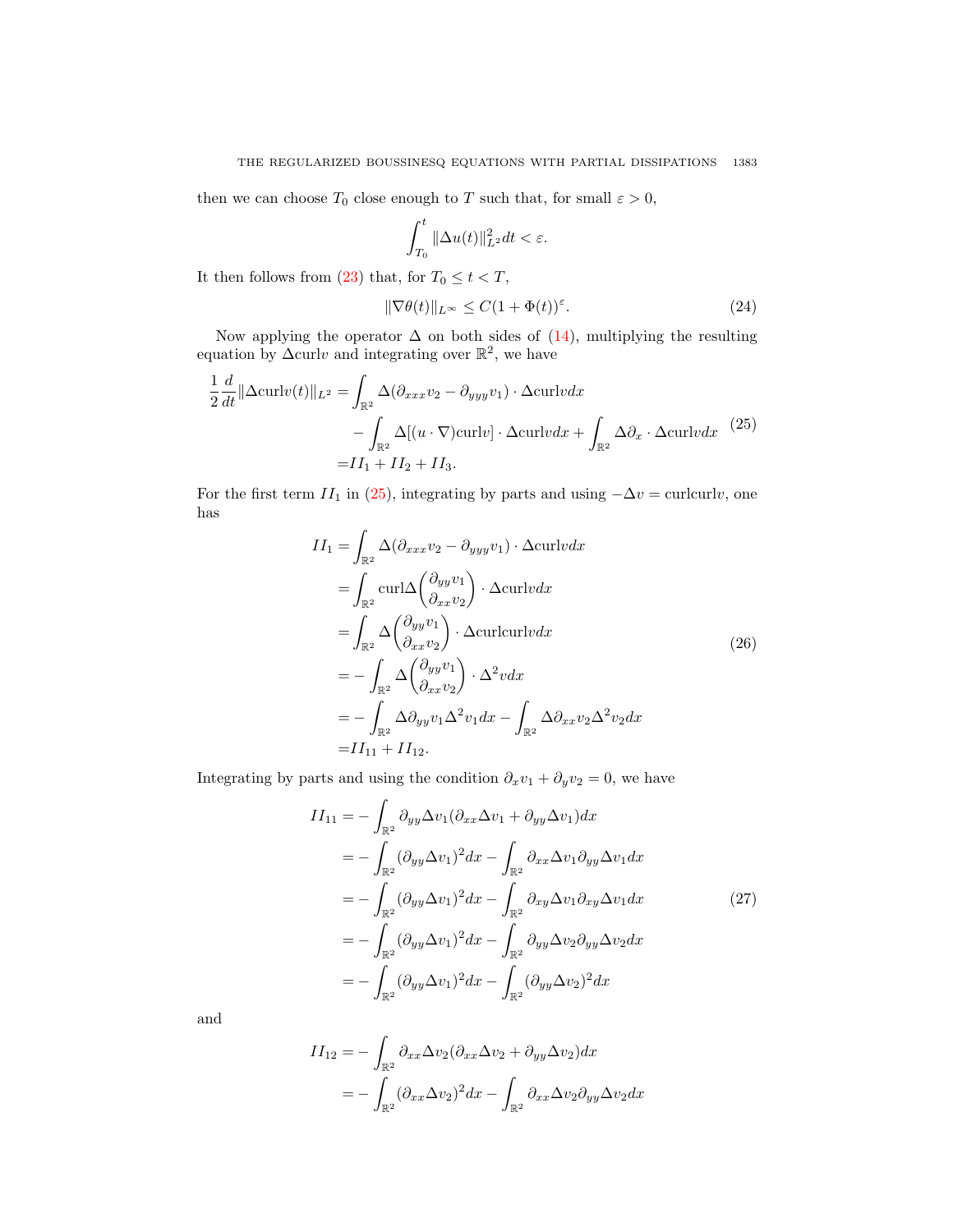1384 HUA QIU AND ZHENG-AN YAO

$$
= -\int_{\mathbb{R}^2} (\partial_{xx}\Delta v_2)^2 dx - \int_{\mathbb{R}^2} \partial_{xy}\Delta v_2 \partial_{xy}\Delta v_2 dx
$$
  

$$
= -\int_{\mathbb{R}^2} (\partial_{xx}\Delta v_2)^2 dx - \int_{\mathbb{R}^2} \partial_{xx}\Delta v_1 \partial_{xx}\Delta v_1 dx
$$
  

$$
= -\int_{\mathbb{R}^2} (\partial_{xx}\Delta v_2)^2 dx - \int_{\mathbb{R}^2} (\partial_{xx}\Delta v_1)^2 dx.
$$
 (28)

Inserting  $(27)$  and  $(28)$  into  $(26)$  implies that

<span id="page-9-2"></span>
$$
-II_1 \ge \frac{1}{2} \|\Delta^2 v\|_{L^2}^2.
$$
\n(29)

Next we estimate the term  $II_2$ . By the incompressible condition  $\nabla \cdot u = 0$ , Lemma [2.2](#page-4-1) and the Young inequality,

<span id="page-9-1"></span>
$$
II_2 = -\int_{\mathbb{R}^2} \Delta[(u \cdot \nabla)\text{curl}v] \cdot \Delta \text{curl}v dx
$$
  
\n
$$
= \int_{\mathbb{R}^2} ((u \cdot \nabla)\Delta \text{curl}v - \Delta[(u \cdot \nabla)\text{curl}v]) \cdot \Delta \text{curl}v dx
$$
  
\n
$$
\leq ||(u \cdot \nabla)\Delta \text{curl}v - \Delta[(u \cdot \nabla)\text{curl}v]||_{L^2} ||\Delta \text{curl}v||_{L^2}
$$
  
\n
$$
\leq C ||\nabla u||_{L^{\infty}} ||\nabla^2 \text{curl}v||_{L^2}^2 + C ||\nabla^2 u||_{L^{\infty}} ||\nabla \text{curl}v||_{L^2} ||\Delta \text{curl}v||_{L^2}
$$
  
\n
$$
\leq C ||\nabla u||_{L^2}^{\frac{1}{2}} ||\nabla^3 u||_{L^2}^{\frac{1}{2}} \cdot ||\nabla^2 \text{curl}v||_{L^2}^2
$$
  
\n
$$
+ C ||\nabla^2 u||_{L^2}^{\frac{1}{2}} ||\nabla^4 u||_{L^2}^{\frac{1}{2}} \cdot ||\nabla \text{curl}v||_{L^2} ||\Delta \text{curl}v||_{L^2}
$$
  
\n
$$
\leq C ||\nabla^2 \text{curl}v||_{L^2}^{\frac{1}{2}} + C ||\nabla^2 \text{curl}v||_{L^2}.
$$
  
\n(30)

Here we used the Gagliardo-Nirenberg inequality [\(20\)](#page-7-2) and [\(18\)](#page-6-1) in the third and fourth inequalities of  $(30)$ , respectively.

For the term  $II_3$ , by the Young inequality, we have

<span id="page-9-3"></span>
$$
II_3 \le \|\Delta \partial_x \theta\|_{L^2} \|\Delta \text{curl} v\|_{L^2} \le C(\|\nabla^3 \theta\|_{L^2}^2 + \|\Delta \text{curl} v\|_{L^2}^2). \tag{31}
$$

Inserting the estimates [\(29\)](#page-9-2)-[\(31\)](#page-9-3) for  $II_1 - II_3$ , it gives that

<span id="page-9-5"></span>
$$
\frac{d}{dt} \|\Delta \text{curl}v(t)\|_{L^2}^2 + \|\Delta^2 v\|_{L^2}^2 \le C(\|\nabla^3 \theta\|_{L^2}^2 + \|\Delta \text{curl}v\|_{L^2}^2) + C\|\Delta \text{curl}v\|_{L^2}.
$$
 (32)

Applying the operator  $\nabla^3$  on both sides of the third equation of [\(5\)](#page-2-1), by the incompressible condition  $\nabla \cdot u = 0$ , Lemma [2.2](#page-4-1) and the Young inequality, one has

<span id="page-9-4"></span>
$$
\frac{1}{2} \frac{d}{dt} \|\nabla^{3}\theta(t)\|_{2}^{2} = -\int_{\mathbb{R}^{2}} \nabla^{3}[(u \cdot \nabla)\theta] \cdot \nabla^{3}\theta dx \n= \int_{\mathbb{R}^{2}} ((u \cdot \nabla)\nabla^{3}\theta - \nabla^{3}[(u \cdot \nabla)\theta]) \cdot \nabla^{3}\theta dx \n\leq C(\|\nabla u\|_{L^{\infty}} \|\nabla^{3}\theta\|_{L^{2}} + \|\nabla\theta\|_{L^{\infty}} \|\nabla^{3}u\|_{L^{2}}) \|\nabla^{3}\theta\|_{L^{2}} \n\leq C\|\nabla u\|_{L^{\infty}} \|\nabla^{3}\theta\|_{L^{2}}^{2} + C\|\nabla\theta\|_{L^{\infty}} \cdot \|\nabla u\|_{L^{2}}^{\frac{1}{3}} \|\nabla^{4}u\|_{L^{2}}^{\frac{2}{3}} \cdot \|\nabla^{3}\theta\|_{L^{2}}^{2} \n\leq \frac{1}{4} \|\nabla^{4}u\|_{L^{2}}^{2} + C\|\nabla\theta\|_{L^{\infty}}^{\frac{3}{2}} \|\nabla u\|_{L^{2}}^{\frac{1}{2}} \|\nabla^{3}\theta\|_{L^{2}}^{\frac{3}{2}} + C\|\nabla u\|_{L^{\infty}} \|\nabla^{3}\theta\|_{L^{2}}^{2} \n\leq \frac{1}{4} \|\nabla^{4}v\|_{L^{2}}^{2} + C\|\nabla u\|_{L^{\infty}} \|\nabla^{3}\theta\|_{L^{2}}^{2} + C\|\nabla\theta\|_{L^{\infty}}^{\frac{3}{2}} \|\nabla u\|_{L^{2}}^{\frac{1}{2}} \|\nabla^{3}\theta\|_{L^{2}}^{\frac{3}{2}} \n\leq \frac{1}{4} \|\nabla^{4}v\|_{L^{2}}^{2} + C\|\nabla u\|_{L^{\infty}} \|\nabla^{3}\theta\|_{L^{2}}^{2} + C\|\nabla\theta\|_{L^{\infty}}^{\frac{3}{2}} \|\nabla^{3}\theta\|_{L^{2}}^{\frac{3}{2}},
$$
\n(3

<span id="page-9-0"></span>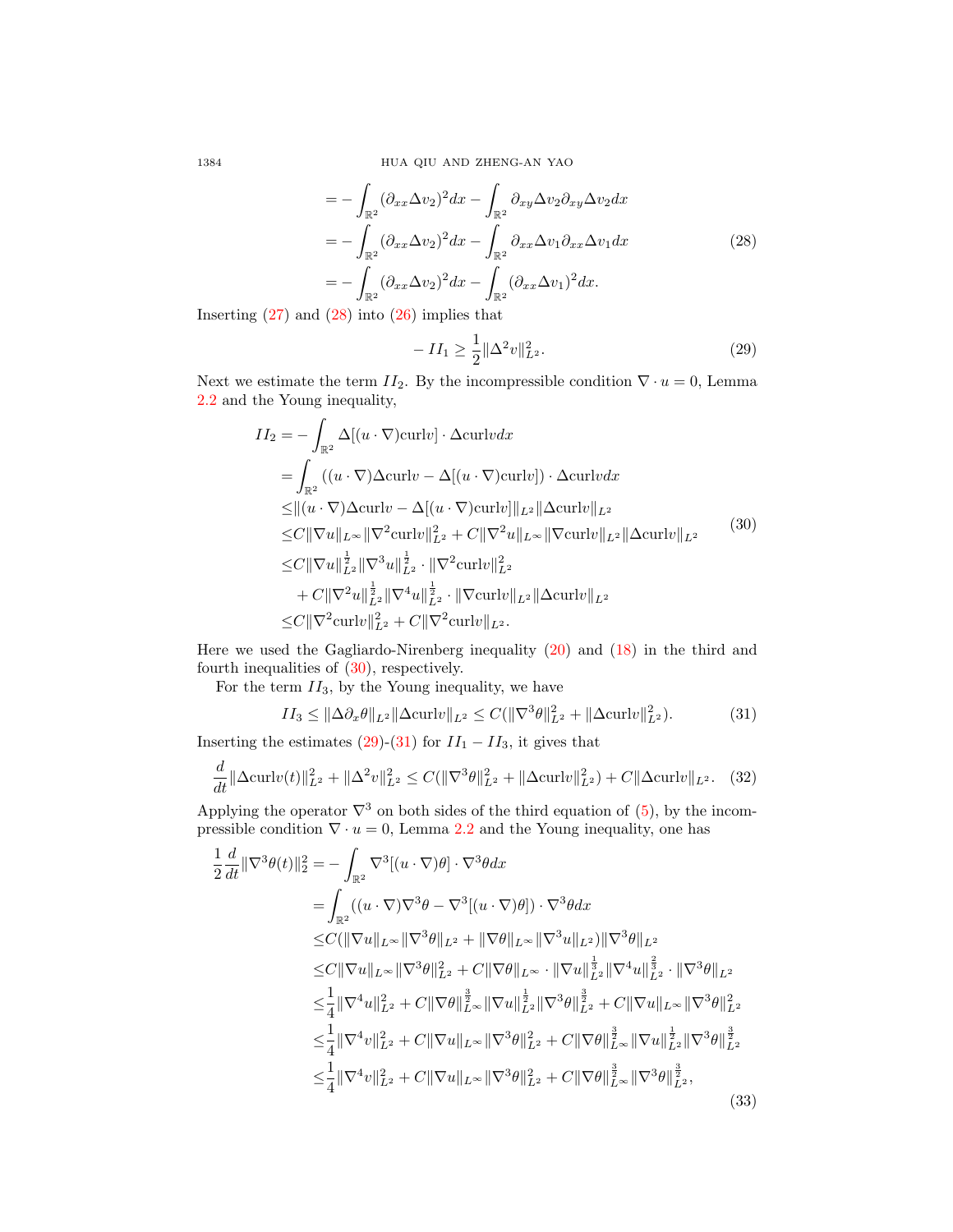where we used the following Gagliardo-Nirenberg inequality of Lemma [2.1](#page-3-4) in the first inequality of [\(33\)](#page-9-4):

$$
\|\nabla^3 f\|_{L^2} \leq C \|\nabla f\|_{L^2}^{\frac{1}{3}} \|\nabla^4 f\|_{L^2}^{\frac{2}{3}}.
$$

Combining [\(32\)](#page-9-5) with [\(33\)](#page-9-4), it gives that

$$
\frac{1}{2}\frac{d}{dt}(\|\Delta \mathrm{curl}v(t)\|_{L^2}^2 + \|\nabla^3 \theta(t)\|_2^2) + \|\Delta^2 v\|_{L^2}^2
$$
  

$$
\leq C(1 + \|\nabla u\|_{L^\infty})(\|\Delta \mathrm{curl}v\|_{L^2}^2 + \|\nabla^3 \theta\|_2^2) + C\|\Delta \mathrm{curl}v\|_{L^2} + C\|\nabla \theta\|_{L^\infty}^{\frac{3}{2}}\|\nabla^3 \theta\|_{L^2}^{\frac{3}{2}}.
$$

Thanks to Lemma [2.3](#page-4-0) and Lemma [2.4](#page-4-2) and by the definition of  $\Phi(t)$ , it infers from the above inequality that

<span id="page-10-0"></span>
$$
\frac{1}{2} \frac{d}{dt} \left( \|\Delta \operatorname{curl} v(t)\|_{L^2}^2 + \|\nabla^3 \theta(t)\|_2^2 \right) + \|\Delta^2 v\|_{L^2}^2
$$
\n
$$
\leq C(1 + \|\nabla u\|_{L^\infty}) \Phi(t) + C \Phi(t)^{\frac{1}{2}} + C(1 + \Phi(t))^{\frac{3\varepsilon}{2}} \Phi(t)^{\frac{3}{4}}
$$
\n
$$
\leq C(1 + \|u\|_{L^2} + \|\Delta u\|_{L^2} \log(1 + \Phi(t))) \Phi(t) + C \Phi(t)^{\frac{1}{2}}
$$
\n
$$
+ C(1 + \Phi(t))^{\frac{3\varepsilon}{2}} \Phi(t)^{\frac{3}{4}} \leq C(1 + \|u\|_{L^2} + \|\Delta u\|_{L^2} \log(1 + \Phi(t))) \Phi(t) + C(1 + \Phi(t))^{\frac{3\varepsilon}{2}} \Phi(t)^{\frac{3}{4}}
$$
\n
$$
\leq C(1 + \|u\|_{L^2} + \|\Delta u\|_{L^2} \log(1 + \Phi(t)))(1 + \Phi(t)) \leq C(1 + \|\Delta u\|_{L^2} \log(1 + \Phi(t)))(1 + \Phi(t)),
$$
\n(4.11)

where we have taken  $\varepsilon$  to be enough small (smaller than  $\frac{1}{6}$ ) and used the assumption  $\Phi(t) \geq 1$  (otherwise, if  $\Phi(t) < 1$ , we here have got  $(21)$ ).

Integrating in time over  $(T_0, t)$  and noticing that the function  $\Phi(t)$  is monotonically increasing, one can get from [\(34\)](#page-10-0) that

$$
1 + \Phi(t) \le C + C \int_{T_0}^t (1 + ||\Delta(\tau)||_{L^2} \log(1 + \Phi(\tau)))(1 + \Phi(\tau))d\tau.
$$

Using Lemma [2.5,](#page-4-3) namely the Osgood inequality, one can conclude that

$$
\Phi(T) \le C \exp \exp(C\varepsilon) - 1 < \infty,
$$

which  $(21)$  holds. This completes the proof of Theorem [1.1.](#page-2-2)

 $\Box$ 

### 4. Proof of Theorem 1.2.

Proof. This section is devoted to the proof of Theorem [1.2.](#page-3-3) For simplicity, without loss of generality, we assume  $\kappa_2 = 1$  in what follows.

The existence and uniqueness of local smooth solutions can be done without any difficulty as in the case of the Euler (see, e.g.,  $[19]$ ), thus it is sufficient to establish a priori estimates for  $(v, \theta)$ , namely, for  $t \leq T$ ,

$$
||(v(t),\theta(t))||_{H^{s}(\mathbb{R}^2)} \leq C,
$$

under the condition [\(8\)](#page-3-2). Here the constant C depends on  $T, v_0, \theta_0, M(T)$ .

Firstly, multiplying both sides of the first, second and third equations of [\(7\)](#page-3-0) by  $u_1, u_2$  and  $\theta$ , respectively, it is easy to get that

<span id="page-10-2"></span>
$$
\|\theta(t)\|_{L^2}^2 + \int_0^t \|\partial_y \theta(\tau)\|_{L^2}^2 d\tau = \|\theta_0\|_{L^2}^2
$$
\n(35)

<span id="page-10-1"></span>
$$
||u(t)||_{L^{2}}^{2} + \alpha^{2} ||\nabla u(t)||_{L^{2}}^{2} \leq ||u_{0}||_{L^{2}}^{2} + \alpha^{2} ||\nabla u_{0}||_{L^{2}}^{2} + t||\theta_{0}||_{L^{2}}.
$$
 (36)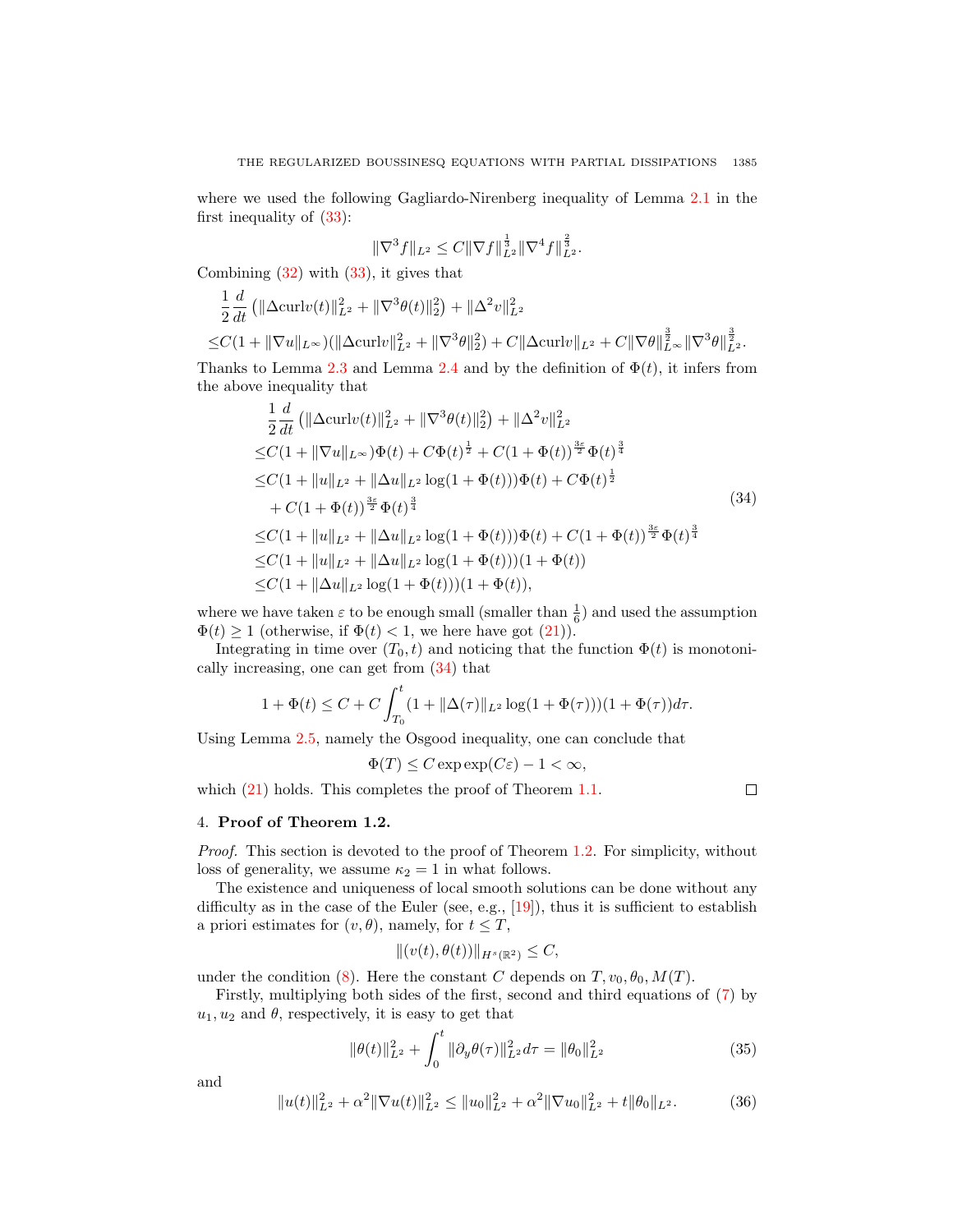Applying the operator curl =  $\nabla \times$  to the first and second equations of [\(7\)](#page-3-0), namely,

$$
\partial_t v + (u \cdot \nabla)v + \sum_j v_j \nabla u_j + \nabla P = \begin{pmatrix} 0 \\ \theta \end{pmatrix},
$$

then, one has

<span id="page-11-0"></span>
$$
\partial_t \text{curl} v + (u \cdot \nabla) \text{curl} v = \partial_x \theta,\tag{37}
$$

where we used the fact that

$$
\operatorname{curl}[(u \cdot \nabla)v] + \operatorname{curl}(\sum_j v_j \nabla u_j) = (u \cdot \nabla)\operatorname{curl}v.
$$

Then, from [\(37\)](#page-11-0) and under the condition [\(8\)](#page-3-2), we have that, for  $t \leq T$ ,

<span id="page-11-5"></span>
$$
\|\operatorname{curl}v(t)\|_{L^{\infty}} \le \|\operatorname{curl}v_0\|_{L^{\infty}} + \int_0^t \|\partial_x \theta(\tau)\|_{L^{\infty}} d\tau < \infty. \tag{38}
$$

Using Lemma  $2.1$ , Lemma  $2.3$  and  $(36)$ , one has

<span id="page-11-1"></span>
$$
||v||_{L^{\infty}} \le ||v||_2^{\frac{1}{2}} ||\text{curl}v||_{L^{\infty}}^{\frac{1}{2}} < \infty.
$$
 (39)

As a consequence, according to  $(39)$ ,

<span id="page-11-4"></span>
$$
||u||_{L^{\infty}} \le ||v||_{L^{\infty}}.\tag{40}
$$

Multiplying both sides of [\(37\)](#page-11-0) by curlv, integrating by parts in  $\mathbb{R}^2$  and using the incompressible condition  $\nabla \cdot u = 0$ , we have

$$
\frac{1}{2}\frac{d}{dt}\|\text{curl}v(t)\|_{L^2}^2 \le \|\text{curl}v\|_{L^2}\|\partial_x\theta\|_{L^2} \le \|\text{curl}v\|_{L^2}^2 + \|\nabla\theta\|_{L^2}^2. \tag{41}
$$

On the other hand, we multiplying the third equation by  $\partial_{xx}\theta$  and  $\partial_{yy}\theta$ , respectively, and adding the resulting equations up, then integrating by parts in  $\mathbb{R}^2$  gives that

<span id="page-11-2"></span>
$$
\frac{1}{2} \frac{d}{dt} \left( \|\partial_x \theta(t)\|_{L^2}^2 + \|\partial_y \theta(t)\|_{L^2}^2 \right) + \|\partial_{xy}\theta\|_{L^2}^2 + \|\partial_{yy}\theta\|_{L^2}^2
$$
\n
$$
= \int_{\mathbb{R}^2} (u \cdot \nabla) \theta \cdot \partial_{xx} \theta dx + \int_{\mathbb{R}^2} (u \cdot \nabla) \theta \cdot \partial_{yy} \theta dx
$$
\n
$$
= - \int_{\mathbb{R}^2} \partial_x [(u \cdot \nabla) \theta] \partial_x \theta dx - \int_{\mathbb{R}^2} \partial_y [(u \cdot \nabla) \theta] \partial_y \theta dx
$$
\n
$$
= - \int_{\mathbb{R}^2} \partial_x u_1 (\partial_x \theta)^2 dx - \int_{\mathbb{R}^2} \partial_x u_2 \partial_y \theta \partial_x \theta dx
$$
\n
$$
- \int_{\mathbb{R}^2} \partial_y u_1 \partial_y \theta \partial_x \theta dx - \int_{\mathbb{R}^2} \partial_y u_2 (\partial_y \theta)^2 dx
$$
\n
$$
= J_1 + J_2 + J_3 + J_4.
$$
\n(42)

Using the incompressible condition  $\partial_x u_1 + \partial_y u_2 = 0$  and integrating by parts, by the Hölder and Young inequalities, one has

<span id="page-11-3"></span>
$$
J_{1} = -\int_{\mathbb{R}^{2}} \partial_{x} u_{1} (\partial_{x} \theta)^{2} dx = \int_{\mathbb{R}^{2}} \partial_{y} u_{2} (\partial_{x} \theta)^{2} dx = -2 \int_{\mathbb{R}^{2}} u_{2} \partial_{xy} \theta \partial_{x} \theta dx
$$
  
\n
$$
\leq C \|u_{2}\|_{L^{\infty}} \|\partial_{xy} \theta\|_{L^{2}} \|\partial_{x} \theta\|_{L^{2}}
$$
  
\n
$$
\leq \frac{1}{4} \|\partial_{xy} \theta\|_{L^{2}}^{2} + C \|u_{2}\|_{L^{\infty}}^{2} \|\partial_{x} \theta\|_{L^{2}}^{2}
$$
  
\n
$$
\leq \frac{1}{4} \|\partial_{xy} \theta\|_{L^{2}}^{2} + C \|u\|_{L^{\infty}}^{2} \|\partial_{x} \theta\|_{L^{2}}^{2},
$$
\n(43)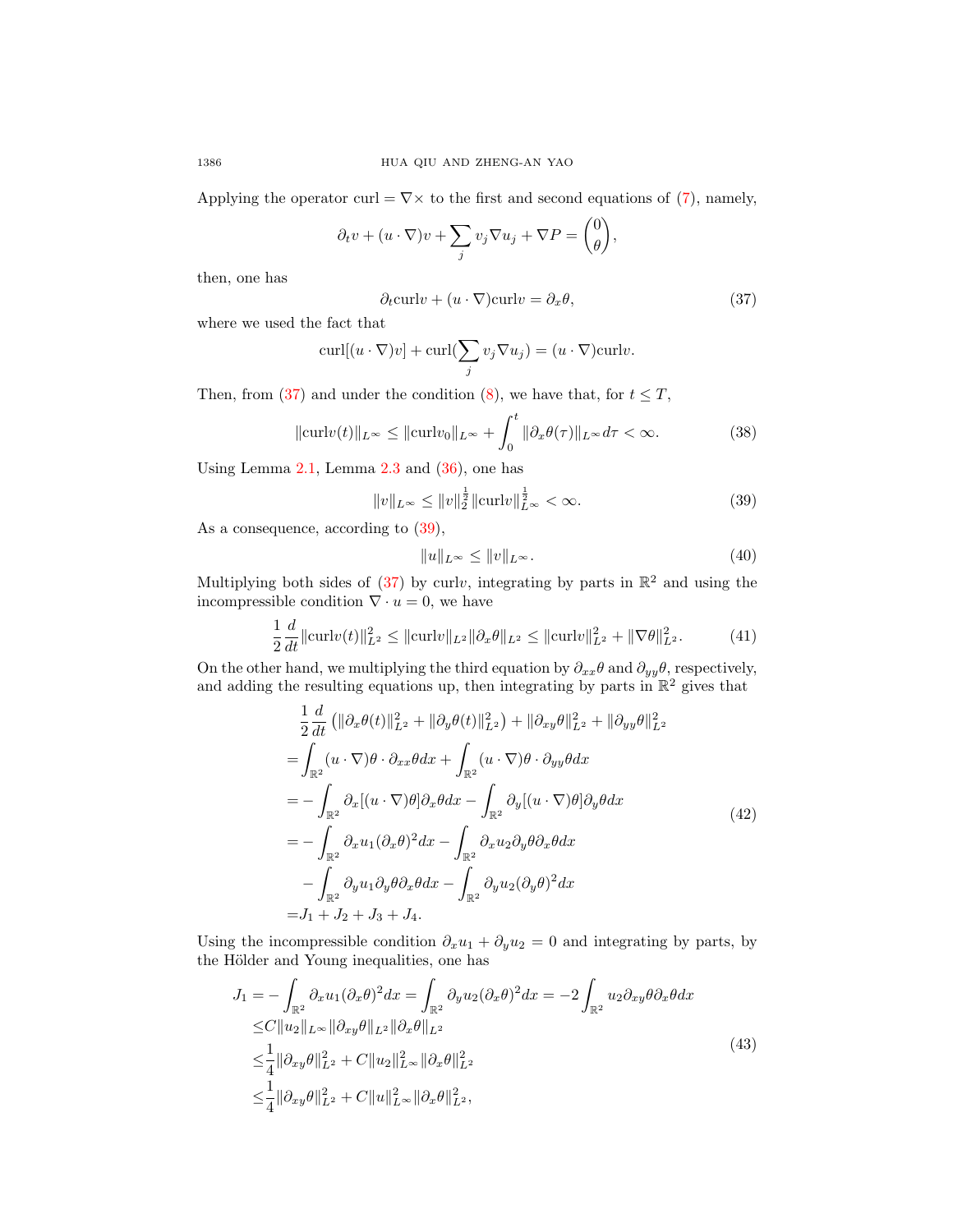$$
J_2 = -\int_{\mathbb{R}^2} \partial_x u_2 \partial_y \theta \partial_x \theta dx \leq \|\partial_x \theta\|_{L^\infty} \|\partial_x u_2\|_{L^2} \|\partial_y \theta\|_{L^2}
$$
  
\n
$$
\leq C \|\partial_x \theta\|_{L^\infty} \|\mathrm{curl} u\|_{L^2} \|\partial_y \theta\|_{L^2}
$$
  
\n
$$
\leq C \|\partial_x \theta\|_{L^\infty} \|\mathrm{curl} v\|_{L^2} \|\partial_y \theta\|_{L^2}
$$
  
\n
$$
\leq C \|\partial_x \theta\|_{L^\infty} (\|\mathrm{curl} v\|_{L^2}^2 + \|\partial_y \theta\|_{L^2}^2),
$$
  
\n(44)

$$
J_3 = -\int_{\mathbb{R}^2} \partial_y u_1 \partial_y \theta \partial_x \theta dx \leq \|\partial_x \theta\|_{L^\infty} \|\partial_y u_1\|_{L^2} \|\partial_y \theta\|_{L^2}
$$
  
\n
$$
\leq C \|\partial_x \theta\|_{L^\infty} \|\mathrm{curl} u\|_{L^2} \|\partial_y \theta\|_{L^2}
$$
  
\n
$$
\leq C \|\partial_x \theta\|_{L^\infty} \|\mathrm{curl} v\|_{L^2} \|\partial_y \theta\|_{L^2}
$$
  
\n
$$
\leq C \|\partial_x \theta\|_{L^\infty} (\|\mathrm{curl} v\|_{L^2}^2 + \|\partial_y \theta\|_{L^2}^2).
$$
\n(45)

<span id="page-12-0"></span>For the last term  $J_4$  in [\(42\)](#page-11-2), using Lemma [2.6](#page-4-4) and the Young inequality, we have

$$
J_4 = -\int_{\mathbb{R}^2} \partial_y u_2 (\partial_y \theta)^2 dx
$$
  
\n
$$
\leq C ||\partial_y u_2||_{L^2} ||\partial_y \theta||_{L^2}^{\frac{1}{2}} ||\partial_{yx} \theta||_{L^2}^{\frac{1}{2}} ||\partial_y \theta||_{L^2}^{\frac{1}{2}} ||\partial_{yy} \theta||_{L^2}^{\frac{1}{2}}
$$
  
\n
$$
\leq C ||\text{curl} u||_{L^2} ||\partial_y \theta||_{L^2} \cdot ||\partial_{xy} \theta||_{L^2}^{\frac{1}{2}} \cdot ||\partial_{yy} \theta||_{L^2}^{\frac{1}{2}}
$$
  
\n
$$
\leq \frac{1}{4} ||\partial_{xy} \theta||_{L^2}^2 + \frac{1}{2} ||\partial_{yy} \theta||_{L^2}^2 + C ||\text{curl} u||_{L^2}^2 ||\partial_y \theta||_{L^2}^2
$$
  
\n
$$
\leq \frac{1}{4} ||\partial_{xy} \theta||_{L^2}^2 + \frac{1}{2} ||\partial_{yy} \theta||_{L^2}^2 + C ||\text{curl} v||_{L^2}^2 ||\partial_y \theta||_{L^2}^2.
$$
  
\n(46)

<span id="page-12-1"></span>Inserting the above estimates  $(43)-(46)$  $(43)-(46)$  $(43)-(46)$  into  $(42)$ , it gives that

d

$$
\frac{d}{dt} \left( \|\text{curl}v(t)\|_{L^2}^2 + \|\nabla\theta(t)\|_{L^2}^2 \right) + \|\partial_y \nabla\theta\|_{L^2}^2
$$
\n
$$
\leq C(1 + \|\partial_x \theta\|_{L^\infty} + \|u\|_{L^\infty} + \|\partial_y \theta\|_{L^2}^2) (\|\text{curl}v\|_{L^2}^2 + \|\nabla\theta\|_{L^2}^2). \tag{47}
$$

Using the Gronwall inequality and according to  $(8)$ ,  $(35)$  and  $(39)$ , it follows from [\(47\)](#page-12-1) that, for any  $t \in [0, T]$ ,

<span id="page-12-2"></span>
$$
\|\text{curl}v(t)\|_{L^2}^2 + \|\nabla\theta(t)\|_{L^2}^2 + \int_0^t \|\partial_y \nabla\theta(\tau)\|_{L^2}^2 < \infty.
$$
 (48)

Next, we establish the  $H^3$ –norm bound for  $(v, \theta)$ , namely, for any  $t \in [0, T]$ ,

$$
\|\Delta \mathrm{curl} v(t)\|_{L^2}^2 + \|\nabla^3 \theta(t)\|_{L^2}^2 < \infty.
$$

Applying the operator  $\Delta$  to [\(37\)](#page-11-0), multiplying the resulting equation by  $\Delta \text{curl}v$ , integrating by parts in  $\mathbb{R}^2$ , we have

<span id="page-12-3"></span>
$$
\frac{1}{2}\frac{d}{dt}\|\Delta \operatorname{curl}v(t)\|_{L^2}^2 = -\int_{\mathbb{R}^2} \Delta [(u\cdot \nabla)\operatorname{curl}v] \cdot \Delta \operatorname{curl}v dx + \int_{\mathbb{R}^2} \Delta \partial_x \theta \cdot \Delta \operatorname{curl}v dx = K_1 + K_2. \tag{49}
$$

Using the incompressible condition  $\nabla \cdot u = 0$ , the Hölder inequality and Lemma [2.2,](#page-4-1) one can get

$$
K_1 = \int_{\mathbb{R}^2} [(u \cdot \nabla) \Delta \operatorname{curl} v - \Delta((u \cdot \nabla) \operatorname{curl} v)] \cdot \Delta \operatorname{curl} v dx
$$
  
\n
$$
\leq ||\Delta((u \cdot \nabla) \operatorname{curl} v) - (u \cdot \nabla) \Delta \operatorname{curl} v||_{L^2} ||\Delta \operatorname{curl} v||_{L^2}
$$
  
\n
$$
\leq C ||\nabla u||_{L^{\infty}} ||\Delta \operatorname{curl} v||_{L^2}^2 + C ||\Delta u||_{L^{\infty}} ||\Delta \operatorname{curl} v||_{L^2}^2
$$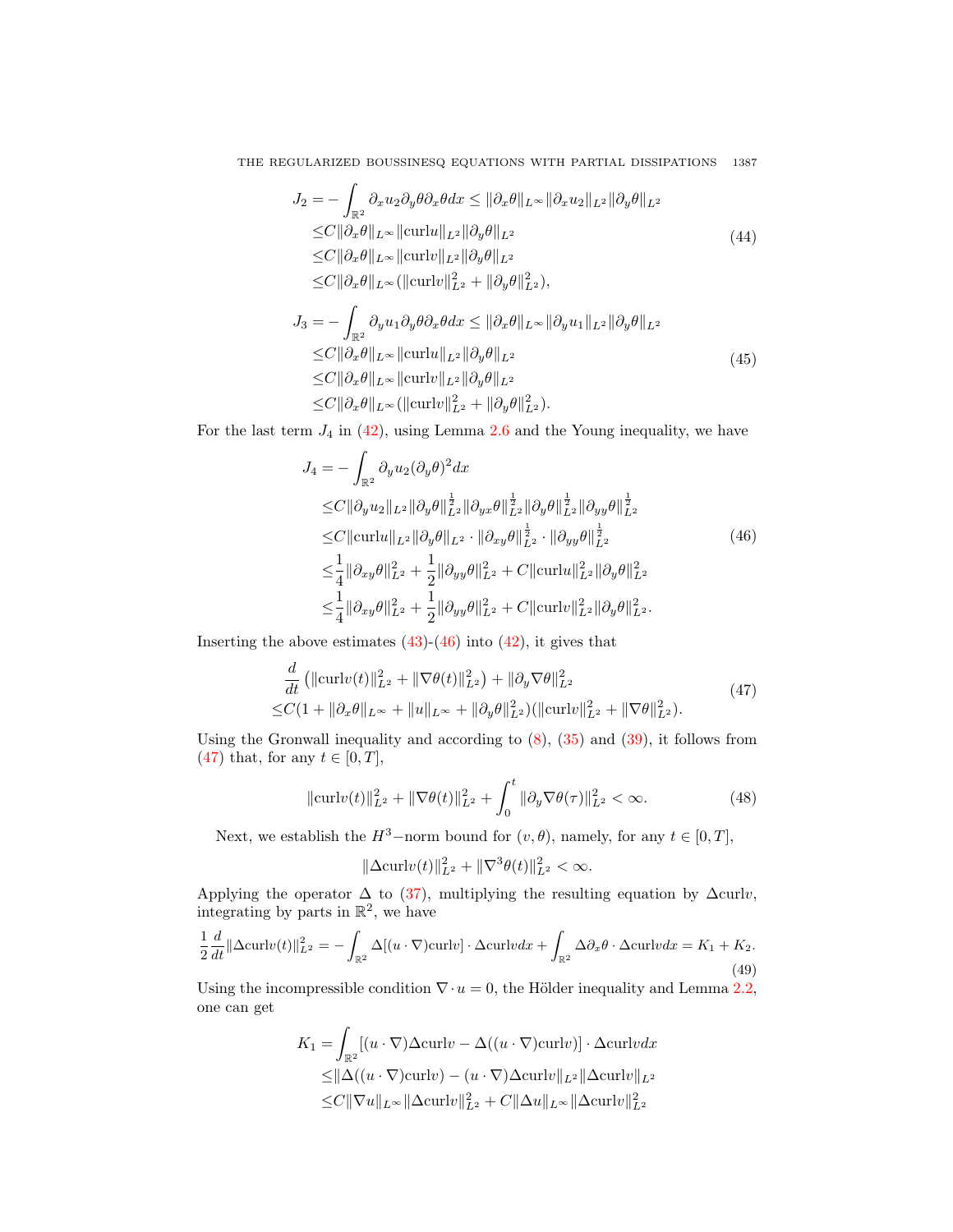1388 HUA QIU AND ZHENG-AN YAO

$$
\leq C \|\nabla u\|_{L^2}^{\frac{1}{2}} \|\nabla^3 u\|_{L^2}^{\frac{1}{2}} \cdot \|\Delta \operatorname{curl} v\|_{L^2}^2 + C \|v\|_{L^\infty} \|\Delta \operatorname{curl} v\|_{L^2}^2
$$
\n
$$
\leq C \|\Delta \operatorname{curl} v\|_{L^2}^2,\tag{50}
$$

where we used the following Gagliardo-Nirenberg inequality in Lemma [2.1](#page-3-4)

$$
||f||_{L^{\infty}} \leq C||f||_{L^{2}}^{\frac{1}{2}}||\nabla^{2}f||_{L^{2}}^{\frac{1}{2}}
$$

in the third inequality, and [\(36\)](#page-10-1), [\(40\)](#page-11-4) and [\(48\)](#page-12-2) in the fourth inequality. For the term  $K_2$ , we have

$$
K_2 \le ||\partial_x \Delta \theta||_{L^2} ||\Delta \text{curl} v||_{L^2} \le C(||\partial_x \Delta \theta||_{L^2}^2 + ||\Delta \text{curl} v||_{L^2}^2)
$$
  

$$
\le C(||\nabla^3 \theta||_{L^2}^2 + ||\Delta \text{curl} v||_{L^2}^2).
$$
 (51)

<span id="page-13-1"></span>Plugging  $(50)$  and  $(51)$  into  $(49)$ , one has

$$
\frac{d}{dt} \|\Delta \text{curl}v(t)\|_{L^2}^2 \le C(\|\nabla^3 \theta\|_{L^2}^2 + \|\Delta \text{curl}v\|_{L^2}^2). \tag{52}
$$

Applying the operator  $\nabla^3$  to the third equation of [\(7\)](#page-3-0), multiplying the resulting equation with  $\nabla^3 \theta$  and integrating over  $\mathbb{R}^2$ , we have

$$
\frac{1}{2} \frac{d}{dt} \|\nabla^3 \theta(t)\|_{L^2}^2 + \|\partial_y \nabla^3 \theta\|_{L^2}^2
$$
\n
$$
= -\int_{\mathbb{R}^2} \nabla^3 [(u \cdot \nabla)\theta] \cdot \nabla^3 \theta dx
$$
\n
$$
= -\int_{\mathbb{R}^2} \partial_x \Delta [(u \cdot \nabla)\theta] \partial_x \Delta \theta dx - \int_{\mathbb{R}^2} \partial_y \Delta [(u \cdot \nabla)\theta] \partial_y \Delta \theta dx
$$
\n
$$
= L_1 + L_2.
$$
\n(53)

<span id="page-13-3"></span>The term  $L_1$  can be written as

<span id="page-13-2"></span>
$$
L_{1} = -\int_{\mathbb{R}^{2}} \partial_{x} \Delta(u_{1} \partial_{x} \theta + u_{2} \partial_{y} \theta) \partial_{x} \Delta \theta dx
$$
  
\n
$$
= -\int_{\mathbb{R}^{2}} \partial_{x} \Delta u_{1} \partial_{x} \theta \partial_{x} \Delta \theta dx - \int_{\mathbb{R}^{2}} \partial_{x} \Delta u_{2} \partial_{y} \theta \partial_{x} \Delta \theta dx
$$
  
\n
$$
- \int_{\mathbb{R}^{2}} \Delta u_{1} \partial_{xx} \theta \partial_{x} \Delta \theta dx - \int_{\mathbb{R}^{2}} \Delta u_{2} \partial_{xy} \theta \partial_{x} \Delta \theta dx
$$
  
\n
$$
- 2 \int_{\mathbb{R}^{2}} \partial_{xx} u_{1} \partial_{xx} \theta \partial_{x} \Delta \theta dx - 2 \int_{\mathbb{R}^{2}} \partial_{xy} u_{1} \partial_{xy} \theta \partial_{x} \Delta \theta dx
$$
  
\n
$$
- 2 \int_{\mathbb{R}^{2}} \partial_{xx} u_{2} \partial_{xy} \theta \partial_{x} \Delta \theta dx - 2 \int_{\mathbb{R}^{2}} \partial_{xy} u_{2} \partial_{yy} \theta \partial_{x} \Delta \theta dx
$$
  
\n
$$
- \int_{\mathbb{R}^{2}} [2(\partial_{x} u_{1} \partial_{xxx} \theta + \partial_{y} u_{1} \partial_{xx} \theta + \partial_{x} u_{2} \partial_{xx} \theta + \partial_{y} u_{2} \partial_{xy} \theta + \partial_{y} u_{2} \partial_{xy} \theta)]
$$
  
\n
$$
+ \partial_{x} u_{1} \partial_{x} \Delta \theta + \partial_{x} u_{2} \partial_{y} \Delta \theta] \partial_{x} \Delta \theta dx
$$
  
\n
$$
= M_{1} + \dots + M_{9}.
$$

Now we bound the terms of  $L_1$  one by one. Using the Hölder inequality, we have

$$
M_1 = -\int_{\mathbb{R}^2} \partial_x \Delta u_1 \partial_x \theta \partial_x \Delta \theta dx
$$
  
\n
$$
\leq C \|\partial_x \theta\|_{L^\infty} \|\Delta \partial_x u_1\|_{L^2} \|\partial_x \Delta \theta\|_{L^2}
$$
  
\n
$$
\leq C \|\partial_x \theta\|_{L^\infty} \|\Delta \nabla u\|_{L^2} \|\nabla^3 \theta\|_{L^2}
$$

<span id="page-13-0"></span>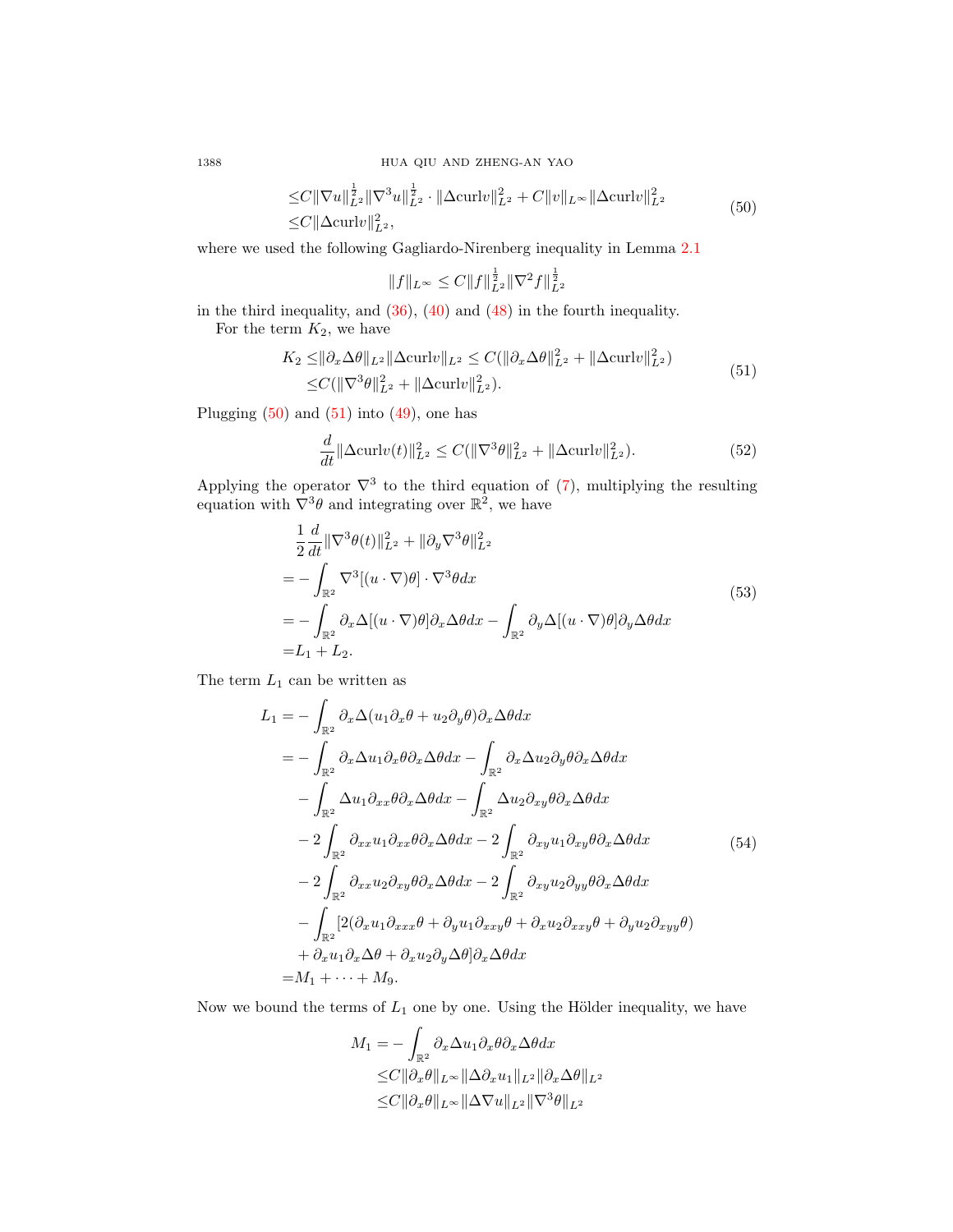$$
\leq C \|\partial_x \theta\|_{L^\infty} \|\Delta \operatorname{curl} v\|_{L^2} \|\nabla^3 \theta\|_{L^2}
$$
  

$$
\leq C \|\partial_x \theta\|_{L^\infty} (\|\Delta \operatorname{curl} v\|_{L^2}^2 + \|\nabla^3 \theta\|_{L^2}^2).
$$
 (55)

<span id="page-14-0"></span>Thanks to Lemma [2.6](#page-4-4) and the Young inequality, it gives that

$$
M_{2} = -\int_{\mathbb{R}^{2}} \partial_{x} \Delta u_{2} \partial_{y} \theta \partial_{x} \Delta \theta dx
$$
  
\n
$$
\leq C \|\Delta \partial_{x} u_{2}\|_{L^{2}} \|\partial_{y} \theta\|_{L^{2}}^{\frac{1}{2}} \|\partial_{xy} \theta\|_{L^{2}}^{\frac{1}{2}} \|\partial_{x} \Delta \theta\|_{L^{2}}^{\frac{1}{2}} \|\partial_{xy} \Delta \theta\|_{L^{2}}^{\frac{1}{2}}
$$
  
\n
$$
\leq C \|\Delta \operatorname{curl} u\|_{L^{2}} \|\partial_{y} \theta\|_{L^{2}}^{\frac{1}{2}} \|\partial_{xy} \theta\|_{L^{2}}^{\frac{1}{2}} \|\partial_{x} \Delta \theta\|_{L^{2}}^{\frac{1}{2}} \cdot \|\partial_{xy} \Delta \theta\|_{L^{2}}^{\frac{1}{2}}
$$
  
\n
$$
\leq \frac{1}{32} \|\partial_{xy} \Delta \theta\|_{L^{2}}^{2} + C \|\partial_{y} \theta\|_{L^{2}}^{\frac{2}{3}} \|\partial_{xy} \theta\|_{L^{2}}^{\frac{2}{3}} \cdot \|\Delta \operatorname{curl} u\|_{L^{2}}^{\frac{4}{3}} \|\partial_{x} \Delta \theta\|_{L^{2}}^{\frac{2}{3}}
$$
  
\n
$$
\leq \frac{1}{32} \|\partial_{xy} \Delta \theta\|_{L^{2}}^{2} + C \|\partial_{y} \theta\|_{L^{2}}^{\frac{2}{3}} \|\partial_{xy} \theta\|_{L^{2}}^{\frac{2}{3}} (\|\Delta \operatorname{curl} u\|_{L^{2}}^{2} + \|\partial_{x} \Delta \theta\|_{L^{2}}^{2})
$$
  
\n
$$
\leq \frac{1}{32} \|\partial_{xy} \Delta \theta\|_{L^{2}}^{2} + C \|\partial_{y} \theta\|_{L^{2}}^{\frac{2}{3}} \|\partial_{xy} \theta\|_{L^{2}}^{\frac{2}{3}} (\|\Delta \operatorname{curl} v\|_{L^{2}}^{2} + \|\partial_{x} \Delta \theta\|_{L^{2}}^{2}).
$$
  
\n(56)

Noting that by  $\partial_x u_1 + \partial_y u_2 = 0$ 

$$
\Delta u_1 = \partial_{xx} u_1 + \partial_{yy} u_1 = -\partial_{xy} u_2 + \partial_{yy} u_1 = -\partial_y \text{curl} u,
$$

then, integrating by parts and using the Hölder inequality and Lemma  $2.6$ , one has

$$
M_3 = -\int_{\mathbb{R}^2} \Delta u_1 \partial_{xx} \theta \partial_x \Delta \theta dx
$$
  
\n
$$
= \int_{\mathbb{R}^2} \partial_y \operatorname{curl} u \partial_{xx} \theta \partial_x \Delta \theta dx
$$
  
\n
$$
= -\int_{\mathbb{R}^2} \operatorname{curl} u \partial_{xxy} \theta \partial_x \Delta \theta dx - \int_{\mathbb{R}^2} \operatorname{curl} u \partial_{xx} \theta \partial_{xy} \Delta \theta dx
$$
  
\n
$$
\leq C \|\operatorname{curl} u\|_{L^\infty} \|\partial_y \partial_{xx} \theta\|_{L^2} \|\partial_x \Delta \theta\|_{L^2} + C \|\operatorname{curl} u\|_{L^\infty} \|\partial_{xx} \theta\|_{L^2} \|\partial_{xy} \Delta \theta\|_{L^2}
$$
  
\n
$$
\leq \frac{1}{32} \|\partial_{xy} \Delta \theta\|_{L^2}^2 + C \|\operatorname{curl} u\|_{L^\infty}^2 \|\nabla^3 \theta\|_{L^2}^2 + C \|\operatorname{curl} u\|_{L^\infty}^2 \|\nabla^2 \theta\|_{L^2}^2
$$
  
\n
$$
\leq \frac{1}{32} \|\partial_{xy} \Delta \theta\|_{L^2}^2 + C \|\operatorname{curl} u\|_{L^\infty}^2 \|\nabla^3 \theta\|_{L^2}^2 + C \|\operatorname{curl} v\|_{L^\infty}^2 \|\theta\|_{H^3}^2
$$

<span id="page-14-1"></span>
$$
M_{4} = -\int_{\mathbb{R}^{2}} \Delta u_{2} \partial_{xy} \theta \partial_{x} \Delta \theta dx
$$
\n
$$
= \int_{\mathbb{R}^{2}} \partial_{y} \Delta u_{2} \partial_{x} \theta \partial_{x} \Delta \theta dx + \int_{\mathbb{R}^{2}} \Delta u_{2} \partial_{x} \theta \partial_{xy} \Delta \theta dx
$$
\n
$$
\leq C \|\partial_{x} \theta\|_{L^{\infty}} \|\Delta \partial_{y} u_{2}\|_{L^{2}} \|\partial_{x} \Delta \theta\|_{L^{2}}
$$
\n
$$
+ C \|\partial_{xy} \Delta \theta\|_{L^{2}} \|\Delta u_{2}\|_{L^{2}}^{\frac{1}{2}} \|\partial_{x} \Delta u_{2}\|_{L^{2}}^{\frac{1}{2}} \|\partial_{x} \theta\|_{L^{2}}^{\frac{1}{2}} \|\partial_{xy} \theta\|_{L^{2}}^{\frac{1}{2}}
$$
\n
$$
\leq C \|\partial_{x} \theta\|_{L^{\infty}} \|\Delta \operatorname{curl} u\|_{L^{2}} \|\nabla^{3} \theta\|_{L^{2}} + \frac{1}{32} \|\partial_{xy} \Delta \theta\|_{L^{2}}^{2}
$$
\n
$$
\leq C \|\partial_{x} \theta\|_{L^{\infty}} \|\Delta \operatorname{curl} u\|_{L^{2}} \|\partial_{x} \theta\|_{L^{2}} \|\partial_{xy} \theta\|_{L^{2}}
$$
\n
$$
\leq C \|\partial_{x} \theta\|_{L^{\infty}} (\|\Delta \operatorname{curl} v\|_{L^{2}}^{2} + \|\nabla^{3} \theta\|_{L^{2}}^{2}) + \frac{1}{32} \|\partial_{xy} \Delta \theta\|_{L^{2}}^{2}
$$
\n
$$
+ C \|v\|_{L^{2}} \|\Delta \operatorname{curl} v\|_{L^{2}} \cdot \|\nabla \theta\|_{L^{2}} \|\partial_{y} \nabla \theta\|_{L^{2}}
$$
\n
$$
\leq C \|\partial_{x} \theta\|_{L^{\infty}} (\|\Delta \operatorname{curl} v\|_{L^{2}}^{2} + \|\nabla^{3} \theta\|_{L^{2}}^{2}) + \frac{1}{32} \|\partial_{xy} \Delta \theta\|_{L^{2}}^{2}
$$
\n<math display="</math>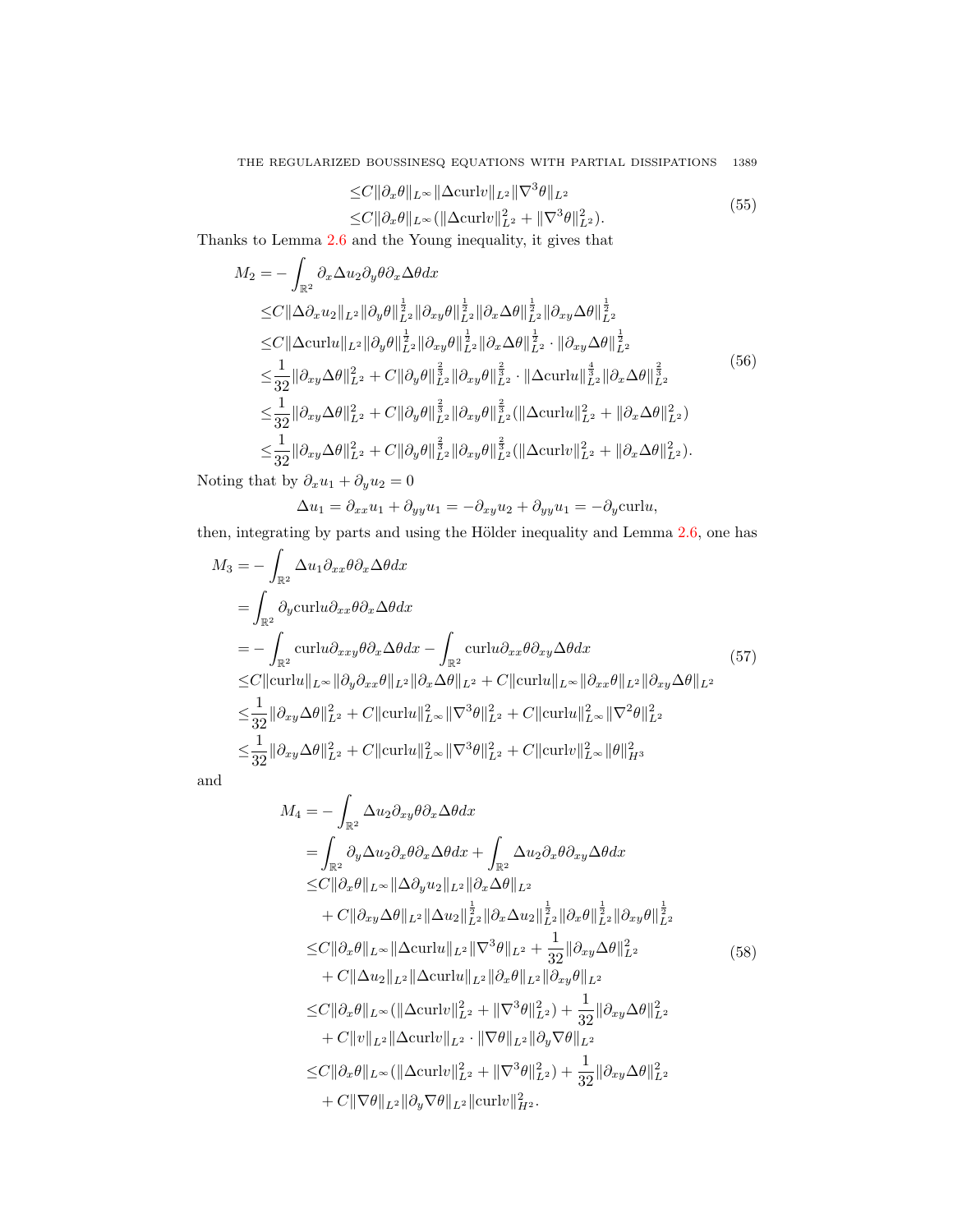For the term  $M_5$ , integrating by parts and using  $\partial_x u_1 + \partial_y u_2 = 0$  and Lemma [2.6,](#page-4-4) we have

<span id="page-15-0"></span>
$$
M_5 = -2 \int_{\mathbb{R}^2} \partial_{xx} u_1 \partial_{xx} \theta \partial_x \Delta \theta dx
$$
  
\n
$$
= -2 \int_{\mathbb{R}^2} \partial_{xx} u_1 \partial_{xx} \theta \partial_{xxx} \theta dx - 2 \int_{\mathbb{R}^2} \partial_{xx} u_1 \partial_{xx} \theta \partial_{xyy} \theta dx
$$
  
\n
$$
= -\int_{\mathbb{R}^2} \partial_{xx} u_1 \partial_x (\partial_{xx} \theta)^2 dx - 2 \int_{\mathbb{R}^2} \partial_{xx} u_1 \partial_{xx} \theta \partial_{xyy} \theta dx
$$
  
\n
$$
= \int_{\mathbb{R}^2} \partial_{xxx} u_1 (\partial_{xx} \theta)^2 dx + 2 \int_{\mathbb{R}^2} (\partial_{xxx} u_1 \partial_x \theta \partial_{xyy} \theta + \partial_{xx} u_1 \partial_x \theta \partial_{xxyy} \theta) dx
$$
  
\n
$$
= -\int_{\mathbb{R}^2} \partial_{xx} u_2 (\partial_{xx} \theta)^2 dx + 2 \int_{\mathbb{R}^2} (\partial_{xxx} u_1 \partial_x \theta \partial_{xyy} \theta + \partial_{xx} u_1 \partial_x \theta \partial_{xxyy} \theta) dx
$$
  
\n
$$
= 2 \int_{\mathbb{R}^2} \partial_{xx} u_2 \partial_{xx} \theta \partial_{xxy} \theta dx
$$
  
\n
$$
+ 2 \int_{\mathbb{R}^2} \partial_{xxx} u_1 \partial_x \theta \partial_{xyy} \theta dx + 2 \int_{\mathbb{R}^2} \partial_{xx} u_1 \partial_x \theta \partial_{xxyy} \theta dx
$$
  
\n
$$
= -2 \int_{\mathbb{R}^2} \partial_{xxx} u_2 \partial_x \theta \partial_{xxy} \theta dx - 2 \int_{\mathbb{R}^2} \partial_{xx} u_2 \partial_x \theta \partial_{xxxy} \theta dx
$$
  
\n
$$
+ 2 \int_{\mathbb{R}^2} \partial_{xxx} u_1 \partial_x \theta \partial_{xyy} \theta dx + 2 \int_{\mathbb{R}^2} \partial_{xx} u_1 \partial_x \theta \partial_{xxyy} \theta dx
$$
  
\n
$$
= M_{51} + M_{52
$$

Using Lemma  $2.3$ , Lemma  $2.6$ , the Hölder inequality and the Young inequality, we have

$$
M_{51} \leq C \|\partial_x \theta\|_{L^{\infty}} \|\partial_{xx} \text{curl} u\|_{L^2} \|\partial_{xxy} \theta\|_{L^2}
$$
  
\n
$$
\leq C \|\partial_x \theta\|_{L^{\infty}} (\|\partial_{xx} \text{curl} v\|_{L^2}^2 + \|\partial_{xxy} \theta\|_{L^2}^2)
$$
  
\n
$$
\leq C \|\partial_x \theta\|_{L^{\infty}} (\|\Delta \text{curl} v\|_{L^2}^2 + \|\nabla^3 \theta\|_{L^2}^2),
$$
  
\n
$$
M_{52} \leq C \|\partial_{xxxy} \theta\|_{L^2} \|\partial_{xx} u_2\|_{L^2}^{\frac{1}{2}} \|\partial_{xxx} u_2\|_{L^2}^{\frac{1}{2}} \|\partial_x \theta\|_{L^2}^{\frac{1}{2}} \|\partial_x \theta\|_{L^2}^{\frac{1}{2}}
$$
  
\n
$$
\leq \frac{1}{64} \|\partial_y \nabla^3 \theta\|_{L^2}^2 + C \|\Delta u_2\|_{L^2} \|\Delta \text{curl} u\|_{L^2} \|\partial_x \theta\|_{L^2} \|\partial_{xy} \theta\|_{L^2}
$$
  
\n
$$
\leq \frac{1}{64} \|\partial_y \nabla^3 \theta\|_{L^2}^2 + C \|v\|_{L^2} \|\Delta \text{curl} v\|_{L^2} \|\partial_x \theta\|_{L^2} \|\partial_{xy} \theta\|_{L^2}
$$
  
\n
$$
\leq \frac{1}{64} \|\partial_y \nabla^3 \theta\|_{L^2}^2 + C \|\partial_x \theta\|_{L^2} \|\Delta \text{curl} v\|_{L^2} \|\partial_x \theta\|_{L^2} \|\partial_x \theta\|_{L^2}
$$
  
\n
$$
\leq C \|\partial_x \theta\|_{L^{\infty}} \|\partial_{xx} \nabla u\|_{L^2} \|\partial_x \theta\|_{L^2}
$$
  
\n
$$
\leq C \|\partial_x \theta\|_{L^{\infty}} \|\Delta \text{curl} v\|_{L^2} \|\nabla^3 \theta\|_{L^2}
$$
  
\n
$$
\leq C \|\partial
$$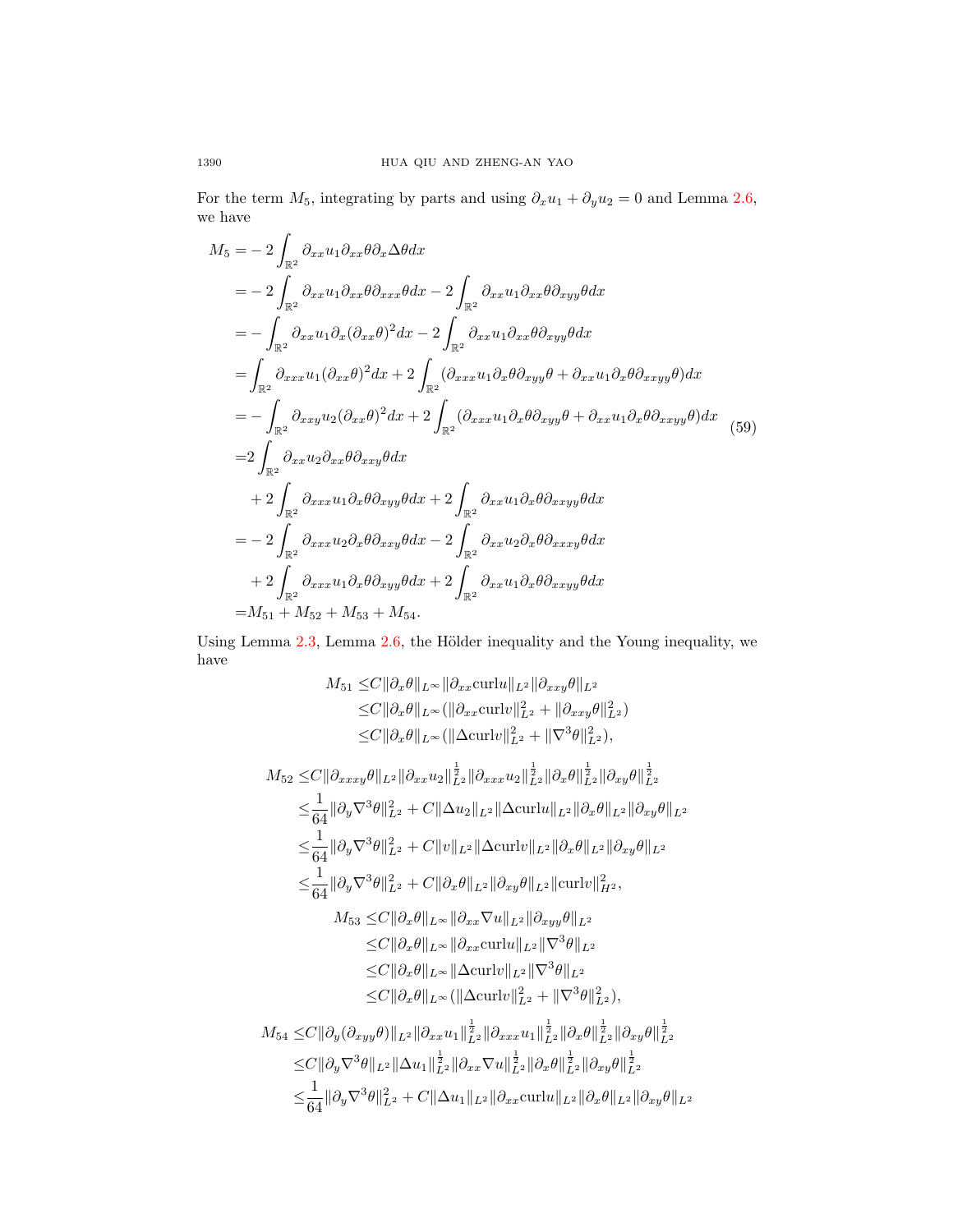$$
\leq \frac{1}{64} \|\partial_y \nabla^3 \theta\|_{L^2}^2 + C \|v\|_{L^2} \|\Delta \text{curl} v\|_{L^2} \|\partial_x \theta\|_{L^2} \|\partial_{xy} \theta\|_{L^2} \leq \frac{1}{64} \|\partial_y \nabla^3 \theta\|_{L^2}^2 + C \|\partial_x \theta\|_{L^2} \|\partial_{xy} \theta\|_{L^2} \|\text{curl} v\|_{H^2}^2.
$$

<span id="page-16-0"></span>Inserting the above estimates into  $(59)$ , we have

$$
M_5 \leq \frac{1}{32} ||\partial_y \nabla^3 \theta||_{L^2}^2 + C ||\partial_x \theta||_{L^\infty} (||\Delta \operatorname{curl} v||_{L^2}^2 + ||\nabla^3 \theta||_{L^2}^2) + C ||\partial_x \theta||_{L^2} ||\partial_{xy} \theta||_{L^2} ||\operatorname{curl} v||_{H^2}^2 \leq \frac{1}{32} ||\partial_y \nabla^3 \theta||_{L^2}^2 + C ||\partial_x \theta||_{L^\infty} (||\Delta \operatorname{curl} v||_{L^2}^2 + ||\nabla^3 \theta||_{L^2}^2) + C ||\nabla \theta||_{L^2} ||\partial_y \nabla \theta||_{L^2} ||\operatorname{curl} v||_{H^2}^2.
$$
\n(60)

For the terms  $M_6 - M_8$ , integrating by parts and using the Hölder inequality and Young inequality and Lemma [2.6,](#page-4-4) one has

$$
M_{6} = -2 \int_{\mathbb{R}^{2}} \partial_{xy} u_{1} \partial_{xy} \theta \partial_{x} \Delta \theta dx
$$
  
\n
$$
=2 \int_{\mathbb{R}^{2}} \partial_{y} u_{1} \partial_{xyy} \theta \partial_{x} \Delta \theta dx + 2 \int_{\mathbb{R}^{2}} \partial_{y} u_{1} \partial_{xy} \theta \partial_{y} \partial_{x} \Delta \theta dx
$$
  
\n
$$
\leq C ||curlu||_{L^{\infty}} ||\nabla^{3} \theta||_{L^{2}}^{2} + C ||curlu||_{L^{\infty}} ||\nabla^{2} \theta||_{L^{2}} ||\partial_{y} \nabla^{3} \theta||_{L^{2}}^{2}
$$
(61)  
\n
$$
\leq \frac{1}{32} ||\partial_{y} \nabla^{3} \theta||_{L^{2}}^{2} + C ||curlu||_{L^{\infty}} ||\nabla^{3} \theta||_{L^{2}}^{2} + C ||curlu||_{L^{\infty}} ||\nabla^{2} \theta||_{L^{2}}^{2}
$$
  
\n
$$
\leq \frac{1}{32} ||\partial_{y} \nabla^{3} \theta||_{L^{2}}^{2} + C ||curlu||_{L^{\infty}} ||\nabla^{3} \theta||_{L^{2}}^{2} + C ||curlu||_{L^{\infty}} ||\theta||_{H^{3}}^{2},
$$
  
\n
$$
M_{7} = -2 \int_{\mathbb{R}^{2}} \partial_{xx} u_{2} \partial_{xy} \theta \partial_{x} \Delta \theta dx
$$
  
\n
$$
=2 \int_{\mathbb{R}^{2}} \partial_{xx} u_{2} \partial_{xy} \theta \partial_{x} \Delta \theta dx + 2 \int_{\mathbb{R}^{2}} \partial_{xx} u_{2} \partial_{x} \theta \partial_{y} \partial_{x} \Delta \theta dx
$$
  
\n
$$
\leq C ||\partial_{x} \theta||_{L^{\infty}} ||\partial_{xx} curlu||_{L^{2}} ||\partial_{x} \Delta \theta||_{L^{2}}
$$
  
\n
$$
+ C ||\partial_{y} \partial_{x} \Delta \theta||_{L^{2}} ||\partial_{x} curlu||_{L^{2}}^{1} ||\partial_{xx} curlu||_{L^{2}}^{1} ||\partial_{x} \theta||_{L^{2}}^{1} ||\
$$

$$
M_8 = -2 \int_{\mathbb{R}^2} \partial_{xy} u_2 \partial_{yy} \theta \partial_x \Delta \theta dx
$$
  
\n
$$
= 2 \int_{\mathbb{R}^2} \partial_x u_2 \partial_{yyy} \theta \partial_x \Delta \theta dx + 2 \int_{\mathbb{R}^2} \partial_x u_2 \partial_{yy} \theta \partial_y \partial_x \Delta \theta dx
$$
  
\n
$$
\leq C ||curlu||_{L^{\infty}} ||\partial_{yyy} \theta ||_{L^2} ||\partial_x \Delta \theta ||_{L^2}
$$
  
\n
$$
+ C ||\partial_y \partial_x \Delta \theta ||_{L^2} ||\partial_x u_2||_{L^2}^{\frac{1}{2}} ||\partial_{xx} u_2||_{L^2}^{\frac{1}{2}} ||\partial_{yy} \theta ||_{L^2}^{\frac{1}{2}} ||\partial_{yyy} \theta ||_{L^2}^{\frac{1}{2}}
$$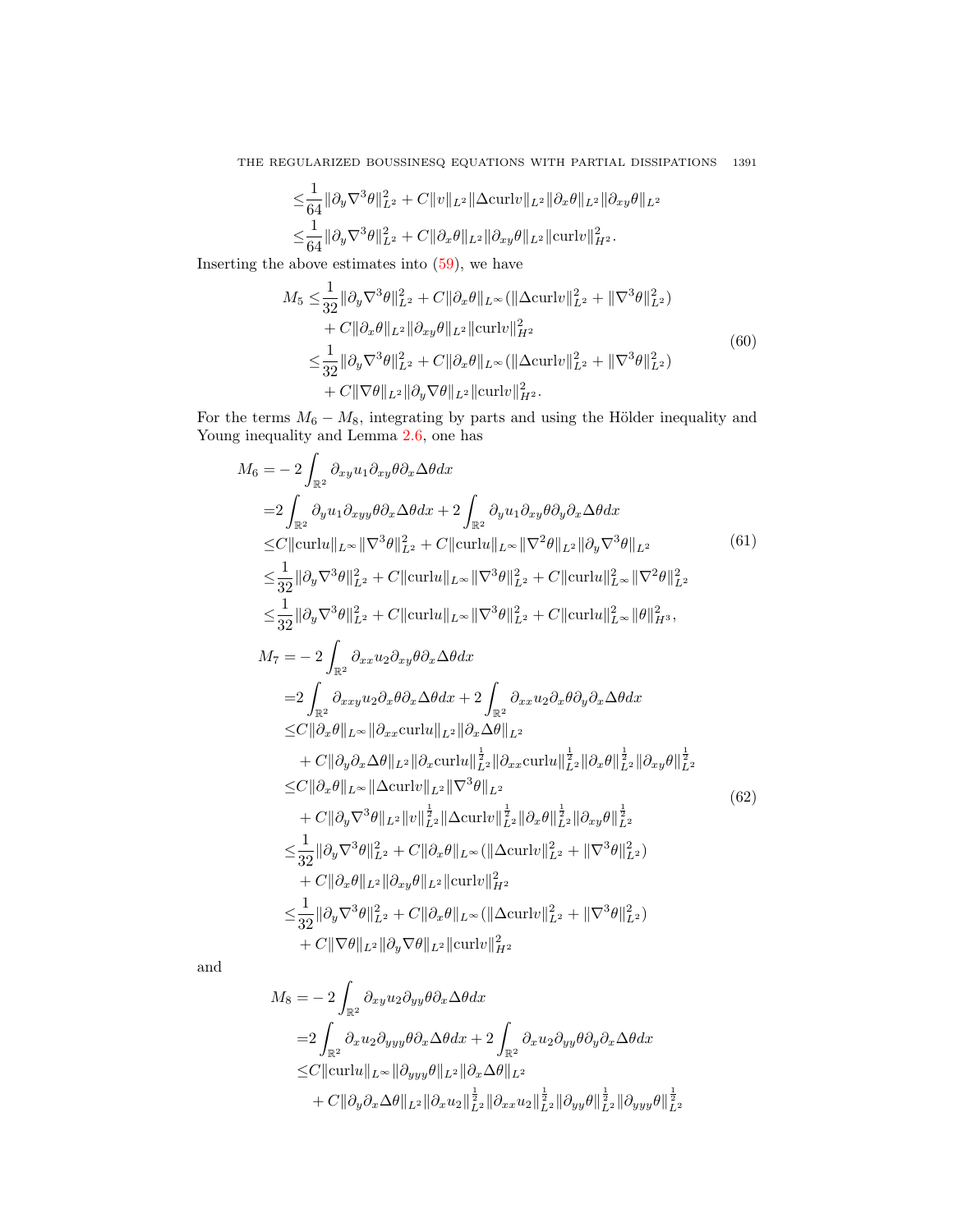1392 HUA QIU AND ZHENG-AN YAO

$$
\leq C \|\mathrm{curl}u\|_{L^{\infty}} \|\nabla^{3}\theta\|_{L^{2}}^{2} + C \|\partial_{y}\nabla^{3}\theta\|_{L^{2}} \|\mathrm{curl}v\|_{L^{2}}^{\frac{1}{2}} \|v\|_{L^{2}}^{\frac{1}{2}} \|\theta\|_{H^{3}} \leq \frac{1}{32} \|\partial_{y}\nabla^{3}\theta\|_{L^{2}}^{2} + C \|\mathrm{curl}v\|_{L^{\infty}} \|\nabla^{3}\theta\|_{L^{2}}^{2} + C \|\mathrm{curl}v\|_{L^{2}} \|v\|_{L^{2}} \|\theta\|_{H^{3}}^{2}.
$$
\n(63)

1

<span id="page-17-0"></span>It is easy to estimate the term  $M_9$  that, by Lemma [2.4,](#page-4-2) we can get

$$
M_9 \leq C \|\nabla u\|_{L^\infty} \|\nabla^3 \theta\|_{L^2}^2
$$
  
\n
$$
\leq C(1 + \|u\|_{L^2} + \|\Delta u\|_{L^2} \log(1 + \|\nabla^3 u\|_{L^2})) \|\nabla^3 \theta\|_{L^2}
$$
  
\n
$$
\leq C(1 + \|u\|_{L^2} + \|v\|_{L^2} \log(1 + \|\Delta \operatorname{curl} v\|_{L^2})) \|\nabla^3 \theta\|_{L^2}.
$$
 (64)

Inserting the above estimates  $(55)-(58)$  $(55)-(58)$  $(55)-(58)$  and  $(60)-(64)$  $(60)-(64)$  $(60)-(64)$  into  $(54)$  gives that

<span id="page-17-1"></span>
$$
L_1 \leq \frac{1}{4} ||\partial_y \nabla^3 \theta||_{L^2}^2 + C[1 + ||\partial_x \theta||_{L^{\infty}} + ||\text{curl}v||_{L^{\infty}} + ||\nabla \theta||_{L^2}^{\frac{2}{3}} ||\partial_y \nabla \theta||_{L^2}^{\frac{2}{3}} + ||u||_{L^2} + ||v||_{L^2} \log(1 + ||\Delta \text{curl}v||_{L^2})] (||\Delta \text{curl}v||_{L^2}^2 + ||\nabla^3 \theta||_{L^2}^2) + C(||\text{curl}v||_{L^{\infty}}^2 + ||\nabla \theta||_{L^2} ||\partial_y \nabla \theta||_{L^2} + ||\text{curl}v||_{L^2} ||v||_{L^2}) (||\text{curl}v||_{H^2}^2 + ||\theta||_{H^3}^2) \n\leq \frac{1}{4} ||\partial_y \nabla^3 \theta||_{L^2}^2 + C[1 + \log(1 + ||\Delta \text{curl}v||_{L^2})] (||\Delta \text{curl}v||_{L^2}^2 + ||\nabla^3 \theta||_{L^2}^2) + C(||\text{curl}v||_{H^2}^2 + ||\theta||_{H^3}^2),
$$
\n(65)

where we used [\(8\)](#page-3-2), [\(36\)](#page-10-1), [\(38\)](#page-11-5), [\(40\)](#page-11-4) and [\(48\)](#page-12-2).

The term  $L_2$  can be further written as

<span id="page-17-2"></span>
$$
L_{2} = -\int_{\mathbb{R}^{2}} \partial_{y} \Delta u_{1} \partial_{x} \theta \partial_{y} \Delta \theta dx - \int_{\mathbb{R}^{2}} \partial_{y} \Delta u_{2} \partial_{y} \theta \partial_{y} \Delta \theta dx
$$
  

$$
- \int_{\mathbb{R}^{2}} \Delta u_{1} \partial_{xy} \theta \partial_{y} \Delta \theta dx - 2 \int_{\mathbb{R}^{2}} \partial_{xy} u_{1} \partial_{xx} \theta \partial_{y} \Delta \theta dx - 2 \int_{\mathbb{R}^{2}} \partial_{yy} u_{1} \partial_{xy} \theta \partial_{y} \Delta \theta dx
$$
  

$$
- \int_{\mathbb{R}^{2}} \partial_{xx} u_{2} \partial_{xy} \theta \partial_{y} \Delta \theta dx - 2 \int_{\mathbb{R}^{2}} \partial_{xy} u_{2} \partial_{xy} \theta \partial_{y} \Delta \theta dx - 3 \int_{\mathbb{R}^{2}} \partial_{yy} u_{2} \partial_{yy} \theta \partial_{y} \Delta \theta dx
$$
  

$$
- 2 \int_{\mathbb{R}^{2}} \partial_{x} u_{1} \partial_{xyy} \theta \partial_{y} \Delta \theta dx - 2 \int_{\mathbb{R}^{2}} \partial_{y} u_{1} \partial_{xyy} \theta \partial_{y} \Delta \theta dx
$$
  

$$
- 2 \int_{\mathbb{R}^{2}} \partial_{x} u_{2} \partial_{xyy} \theta \partial_{y} \Delta \theta dx - 2 \int_{\mathbb{R}^{2}} \partial_{y} u_{2} \partial_{yyy} \theta \partial_{y} \Delta \theta dx
$$
  

$$
- \int_{\mathbb{R}^{2}} \partial_{y} u_{1} \partial_{x} \Delta \theta \partial_{y} \Delta \theta dx - \int_{\mathbb{R}^{2}} \partial_{y} u_{2} \partial_{y} \Delta \theta \partial_{y} \Delta \theta dx.
$$
  
(66)

Due to the existence of the "favorable" derivative  $\partial_y$ , the estimates of  $L_2$  is simpler compared with  $L_1$ . Thus, we can obtain the estimates similar to  $L_1$ . Therefore, we omit the details here.

Now, combining  $(65)$  and the estimates of  $(66)$  with  $(53)$ , it follows that

$$
\frac{1}{2}\frac{d}{dt}\left(\|\text{curl}v(t)\|_{H^2}^2 + \|\theta(t)\|_{H^3}^2\right) + \|\partial_y\nabla^3\theta\|_{L^2}^2
$$
  
\n
$$
\leq C(1 + \log(1 + \|\Delta \text{curl}v\|_{L^2}^2))(\|\Delta \text{curl}v\|_{L^2}^2 + \|\nabla^3\theta\|_{L^2}^2)
$$
  
\n
$$
+ C(\|\text{curl}v\|_{H^2}^2 + \|\theta\|_{H^3}^2).
$$

This together with the Gronwall inequality yields that

$$
\|\mathrm{curl}v\|_{H^2}^2 + \|\theta\|_{H^3}^2 < \infty,
$$

which completes the proof of Theorem [1.2.](#page-3-3)

 $\Box$ 

$$
^{1392}
$$

 $\overline{1}$